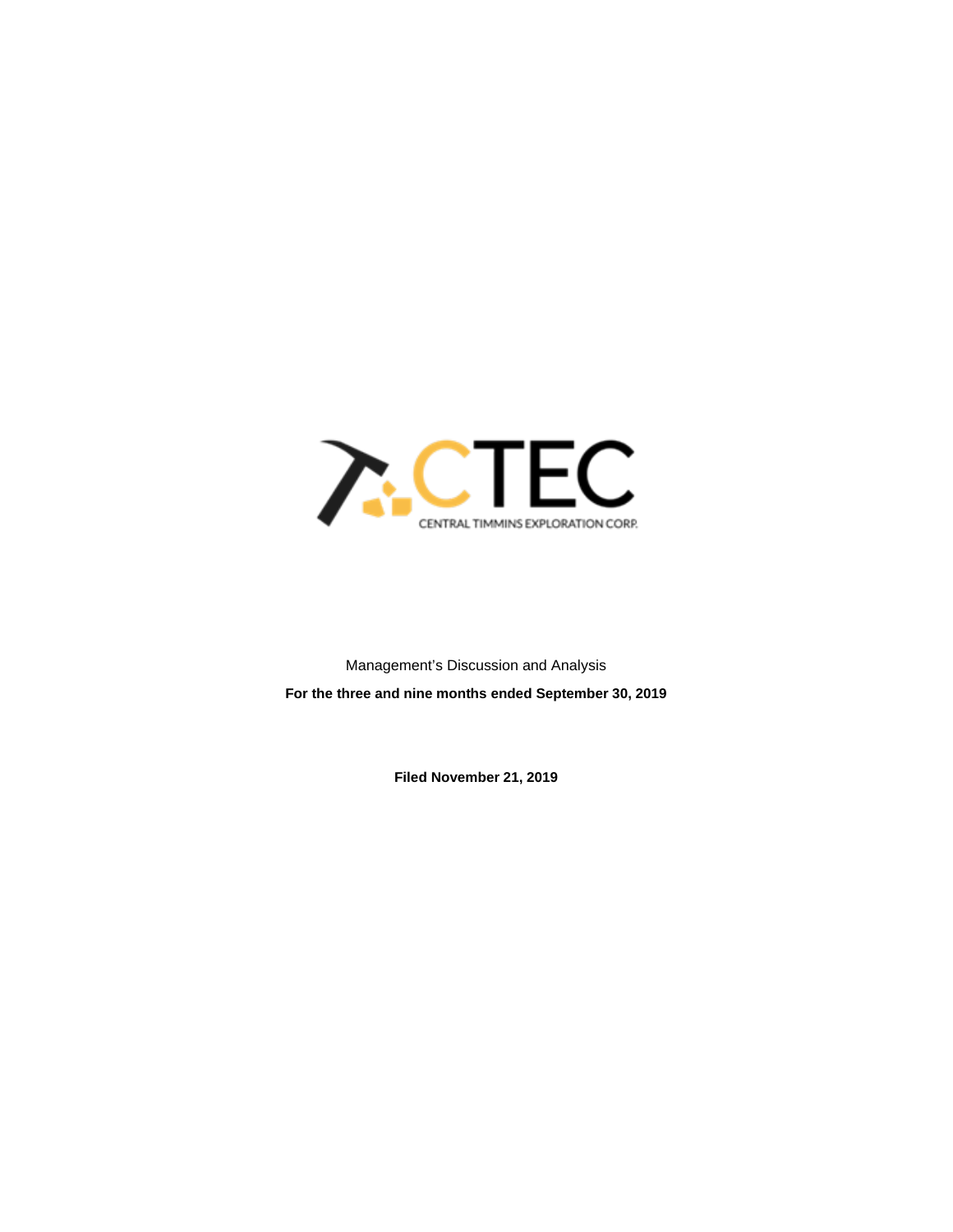

*Management's discussion and analysis (MD&A) relates to the performance, financial condition and future prospects of Central Timmins Exploration Corp. ("CTEC" or the "Company"). This MD&A should be read in conjunction with the unaudited interim condensed financial statements for the three- and nine-months ending September 30, 2019 and Notes thereto. Readers are cautioned that the MD&A contains forward-looking statements that are not historical in nature and involves risks and uncertainties. Forward-looking statements are not guarantees as to CTEC's future results as there are inherent difficulties in predicting future results. Accordingly, actual results could differ materially from those expressed or implied in the forward looking statements. Readers are encouraged to consult the Company's audited financial statements for the year ending December 31, 2018 and related notes for additional details. The unaudited interim financial statements and MD&A are prepared in accordance with International Financial Reporting Standards ("IFRS") as issued by the International Accounting Standards Board ("IASB"). All figures are in Canadian dollars unless stated otherwise. This discussion addresses matters we consider important for an understanding of our financial condition and results of operations as of November 21, 2019 and for the three and nine months ended September 30, 2019. The Company has adopted National Instrument 51-102F1 as the guideline in presenting the MD&A.*

This Management and Discussion and Analysis was authorized for issuance by the Board of Directors of the Company on November 21, 2019.

### **Description of Business**

The Company is a junior mining, exploration and development company engaged in the acquisition, exploration and development of mineral resource properties in Canada. The Company was formed under the *Business Corporations Act* of Canada as Central Timmins Exploration Corp. on November 10, 2017 by articles of incorporation.

The business objective of the Company is acquiring land and exploring for base and precious metals deposits in the Porcupine Mining Camp of Northeastern Ontario.

On December 22, 2017 the Company entered into a definitive purchase and sale agreement (the "Agreement") to purchase the Timmins mineral exploration properties of Claim Post Resources Inc. ("Claim Post"), for a cash consideration payable at closing of \$350,000 and a Net Smelter Returns Royalty (the "NSR") payable to Claim Post that varies from 1% to a maximum of 2%, depending upon the claims and the pre-existing NSR burden. The NSR provides CTEC the option to buy Claim Post's NSR for cash consideration of \$1,500,000 within 24 months of closing, and if the buyout is not fully exercised, the NSR payable to CTEC is capped at \$5,000,000 total, proceeds net (excluding any buyout payments) to Claim Post. The transaction closed on January 8, 2018 and the \$350,000 payment to Claim Post was made. The transaction was subject to regulatory and third-party approvals and customary conditions precedent. No finder's fees were payable in connection with the transaction.

The Company's initial focus was on closing the transaction with Claim Post. With successful completion in January 2018, CTEC engaged a consultant to complete a National Instrument 43-101 ("NI 43-101") technical report for the acquired properties and has completed an Initial Public Offering to provide funding for working capital and initial exploration activities.

The Company does not hold any interests in producing or commercial mineral deposits. The Company has no production or other material revenue. There is no operating history upon which investors may rely. Commercial development of any kind will only occur in the event that sufficient quantities of mineral resources containing economic concentrations of minerals are discovered. If, in the future, a discovery is made, substantial financial resources will be required to establish mineral resources and/or mineral reserves. Additional substantial financial resources will be required to develop mining and processing for any mineral resources and/or mineral reserves that may be discovered. If the Company is unable to finance the establishment of mineral reserves or the development of mining and processing facilities it may be required to sell all or a portion of its interest in such property to one or more parties capable of financing such development.

Additional information is accessible at the Company's website [www.centraltimmins.com](http://www.centraltimmins.com/) or through the Company's public filings at [www.sedar.com](http://www.sedar.com/) .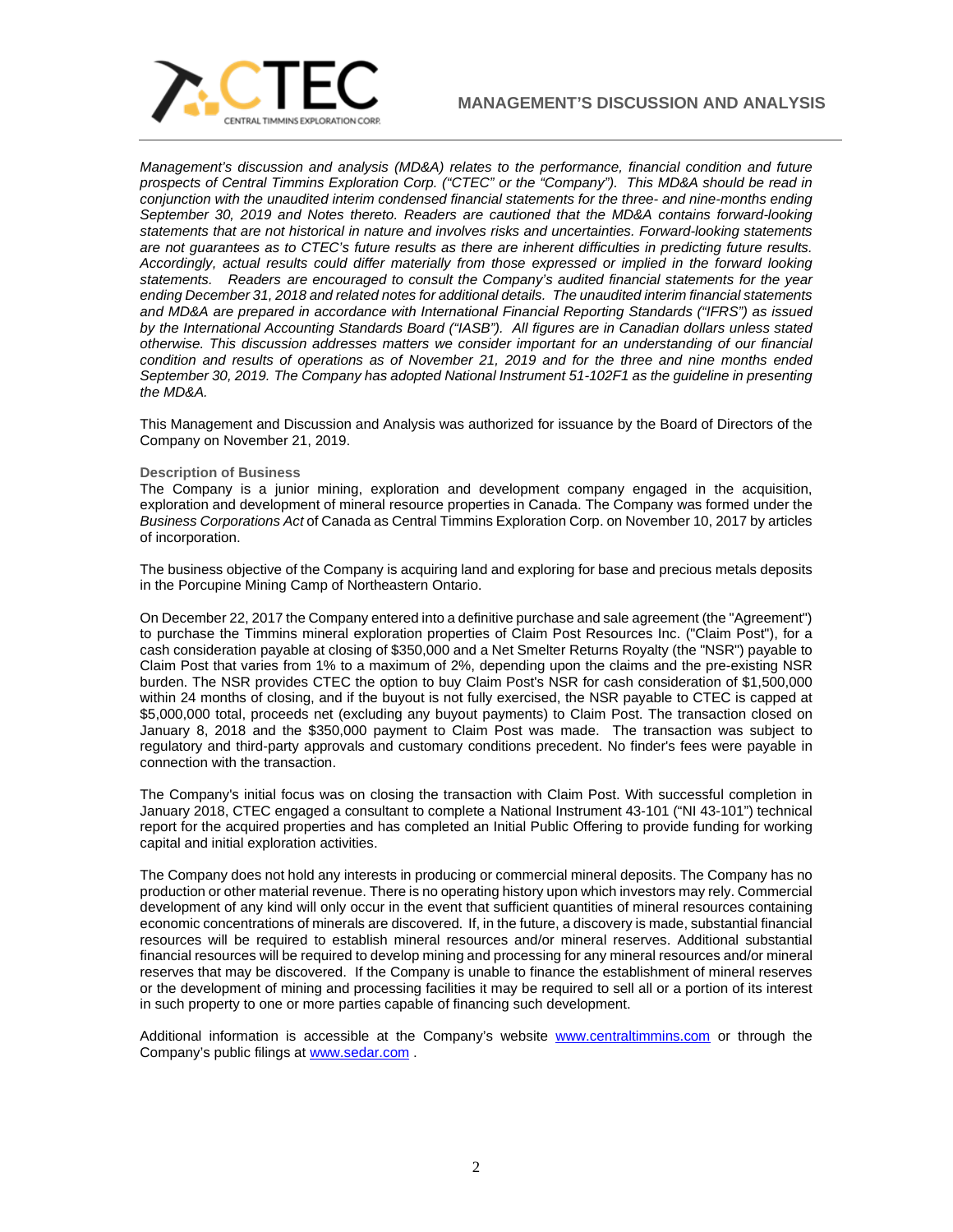

As at November 21, 2019, the directors and officers of the Company are:

Julian Kemp **Director** John Sullivan **Director** Wes Roberts **Director** 

Charles Gryba President, CEO and Director Neville Dastoor Chairman and Director Christopher Hopkins Chief Financial Officer and Corporate Secretary

During March 2018, the Company retained Roscoe Postle and Associates Inc. ("RPA") to prepare an NI 43- 101 Report on the Timmins Area Project. Mr. Paul Chamois, M.Sc., P.Geo. was the independent Qualified Person on the file.

## **Overall Performance**

The following paragraphs provide an analysis of the financial condition of the Company, results of operations, trends, events, uncertainties, and industry and economic factors that affect the Company's performance for the nine months ended September 30, 2019.

Total exploration and evaluation costs were \$1,070,278 for the nine months ended September 30, 2019 compared to \$272,733 for the nine months ended September 30, 2018, to a cumulative total of \$1,924,933 (December 31, 2018 – \$496,069).

As at September 30, 2019, the Company had 51,350,000 common shares outstanding.

As at September 30, 2019, the Company's cash position was \$607,123 (December 31, 2018 - \$2,068,312). During the year ending December 31, 2018, the Company closed private placements of 31,150,000 shares for aggregate proceeds of \$3,270,000. The Company will primarily rely on equity financing to raise capital in the future.

# Recent Events

On July 2, 2019 Christopher Hopkins was appointed Chief Financial officer and Corporate Secretary.

On July 2, 2019, the Company issued 1,250,000 stock options to certain directors and officers of the Company at an exercise price of \$0.05 expiring July 2, 2024.

On November 4, 2019 the Company completed the previously announced definitive agreement with Goldcorp Canada Limited and Goldcorp Inc. (the "Porcupine Joint Venture") for the sale of certain of the Company's non‐core mineral claims (the "Claims") to the Porcupine Joint Venture for aggregate proceeds of \$258,624. The Claims consist of nine patented mineral claims in Deloro Township, Timmins, Ontario with a total area of approximately 132 hectares.

On November 21, 2019 the Company announced the Board's approval to seek the consolidation of the Corporation's common shares on a 1:6 basis, subject to shareholder and regulatory approval. The Company currently has 51,350,000 common shares issued and outstanding. Upon completion of the consolidation, and assuming that no further common shares are issued prior to the consolidation and the maximum allowable share consolidation on the basis of one post-consolidation Common Share for six pre-consolidation common shares, the number of post-consolidation Common Shares issued and outstanding will be approximately 8,558,333 on a non-diluted basis.

## **Exploration and Development Summary**

As at September 30, 2019, CTEC held a total of 581.5 (December 31, 2018 – 511) claim and patented units totalling approximately 14,000 ha in the Porcupine Mining District ("The Timmins Area Project"), of which 89 (December 31, 2018 – 89) are patented claims included in the Dayton Agreement, the Racetrack Agreement and the Goldstone Agreement, and 492.5 (December 31, 2018 – 422) are unpatented claim units.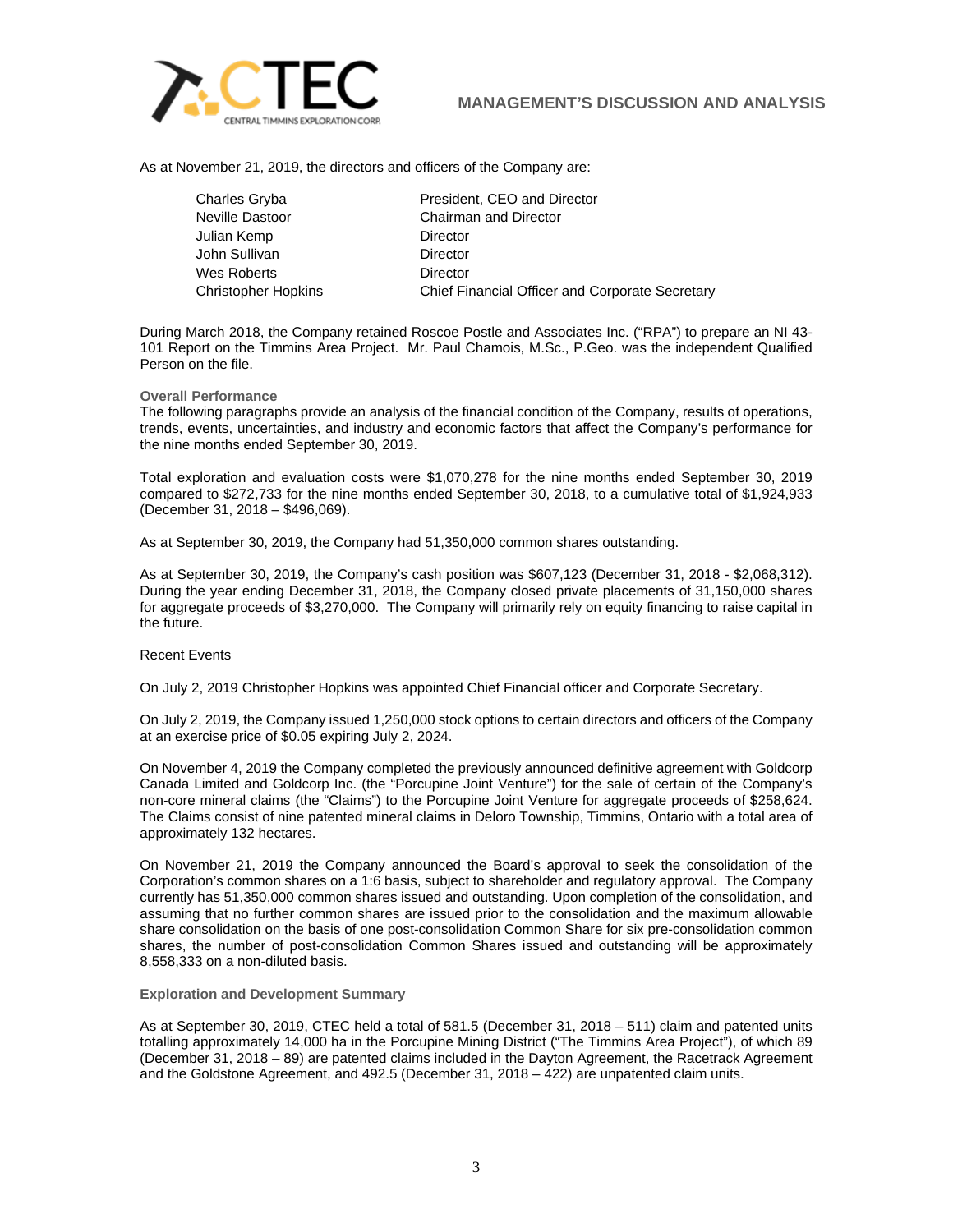

With the introduction of computer staking in Ontario, CTEC continues to stake claim units mainly in Robb, Turnbull and Bonar Townships covering ground that has good massive sulphide exploration potential for VMS type deposits. As at September 30, 2019 and December 31, 2018, the Company held the following unpatented claim units:

|                          | September 30, | December 31, |
|--------------------------|---------------|--------------|
| As at,                   | 2019          | 2018         |
|                          | # of Claim    | # of Claim   |
|                          | <b>Units</b>  | Units        |
| Deloro Township          | 39.5          | 44           |
| Ogden Township           | 58.8          | 84           |
| <b>Mountjoy Township</b> | 167.8         | 197          |
| Godfrey Township         | 41.5          | 67           |
| Jamieson Township        | 9.0           | 12           |
| Jessop Township          | 6.0           | 6            |
| <b>Price Township</b>    | 3.5           | 6            |
| Robb Township            | 50.0          | 5            |
| <b>Turnbull Township</b> | 69.0          | 1            |
| <b>Bonar Township</b>    | 25.0          |              |
| Cote Township            | 6.0           |              |
| Massey Township          | 1.0           |              |
| <b>Bristol Township</b>  | 2.0           |              |
| Whitesides Township      | 15.0          |              |
|                          | 492.5         | 422          |

On October 24, 2018 the Company announced that it engaged a drilling contractor in preparation for the Company's initial 5,000-metre diamond drill program and provided an outline of its near-term exploration plan on its Timmins Project in Ontario, Canada.

CTEC has broken down the Timmins Project into four distinct township projects: Deloro and Ogden are located on the south side of the Porcupine Destor Fault Zone ("PDFZ"); and Mountjoy and the Four Corners Project on the north side of the PDFZ (covering areas in Godfrey, Robb, Jamieson and Turnbull townships).

# **Highlights**

- Drilling Contract and Initial Target
	- o Signed a drilling contract for a 5,000-metre phased diamond drill program that was completed in Q4, 2018 and Q1, 2019.
	- o Drilling commenced in late October 2018 on the Deloro Project.
	- o Initial drilling focused on an area where drill hole DDH #5, completed to a depth of 220m by Dictore Porcupine Gold Mines Limited<sup>(1)</sup> in 1939, intersected a total of 45 metres of gold-mineralized core that averaged 2.7 g/t in three distinct zones, 2.2 g/t Au over 11m, 1.8 g/t Au over 12m and 3.3 g/t Au over 22m of core length. Each of the intersections also had one or more high-grade portions ranging from a low of 6.3 g/t Au to 21.9 g/t Au all with 1.5m sample core lengths.
- (1) Historic drill intercepts and mining data from the Dictore Property were sourced from historic files and assay logs Assessment File 444 of Deloro Township; Timmins MNDM Office. QA/QC procedures were not found. Historical results are not necessarily indicative of future results. CTEC twinned the 1939 Dictore DDH #5 to confirm the accuracy of the 1939 assaying. The results are discussed below,
- Mobile Metal Ion ("MMI") Geochemical Sampling in 2012 and 2018
	- o 1,800 MMI samples in Deloro and Ogden Townships and check sampling of 200 MMI locations in Mountjoy Township and on the Four Corners project in 2018.
	- o Approximately 6,000 MMI samples taken to date on the four projects.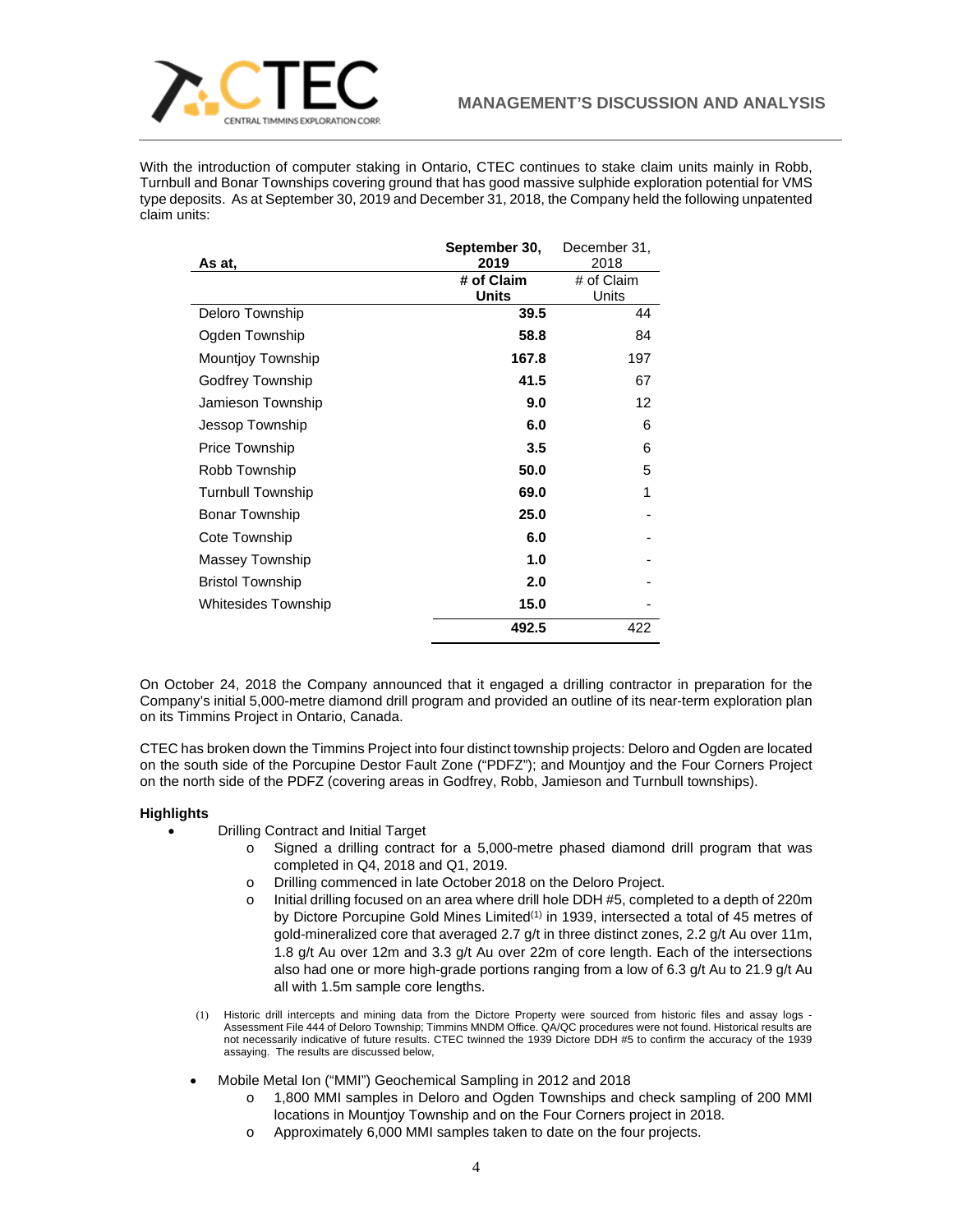

- o SGS Lakefield completed MMI assaying for 53 elements, generating 300,000 individual assays.
- o Serge Nadeau, PhD completed analysis of the entire 6,000 sample MMI data base; initially in 2012 then ongoing through 2018. Mr. Nadeau's analysis has generated 20 targets spread over the four Timmins Project areas.

On January 21, 2019 the Company announced the results of the late-2018 four-diamond drill hole program to confirm the geology of Dictore Porcupine's DDH #5 in Deloro Township. Gold assays ranged from 0.10 g/t to 3.94 g/t over narrow core widths. The best assay in CTEC's DDH #1 was from a pyritic zone, which assayed 3.94 g/t Au over a 0.5m core width from 222.8m to 223.3m down the hole.

CTEC holes DDH #2 and DDH #3 were drilled at right angles to DDH #1 and intersected anomalous Au ranging from 10 ppb to 300 ppb. The wide induced polarization ("IP") and strong magnetic responses seen were due to considerable widths of 2% to 3% sulphides and up to three parallel iron formations, each with various percentages of pyrrhotite mineralization.

DDH #4 tested a similar IP, magnetic and Very Low Frequency electromagnetic ("VLF") target 200m to the southwest of DDH #1. Iron formations of varying widths and pyrrhotite content explained the geophysical responses.

CTEC DDH #5 was drilled in February 2019 to check an IP and MMI anomaly in Deloro Township along Pine Street South just south of the PDFZ and about 2km west of DDH's #1 to #4. DDH #5 hole had assays in the ppb-Au range and the bottom half of the hole was in diorite. A review of the data from San Gold historic drilling and CTEC holes #1 to #5 indicates that the diorite maps as a magnetic low, an IP high-resistivity anomaly and low-chargeability anomaly. Gold values appear to be near the edges of the diorite contact.

The Company has recently completed a 10km line cutting and IP program in Deloro Township covering the area between CTEC's DDH #1 to #5 and the previous historical drilling of 20 holes on the Dayton Gold Zone. The Dayton Zone, which is a gold mineralized iron formation, has been geologically modelled and several fold nose features have been identified. Gold mineralization is higher grade in the fold locations.

A geophysical consultant has been retained by CTEC to review and consolidate the four types of ground and airborne geophysics that have been covered the Company's and predecessor's properties over the past 20 years and reinterpret the geology of the area to identify new drill targets. The entire Deloro land package is now permitted for drilling as the City of Timmins has granted approval for CTEC to drill on the Deloro patented surface rights owned by the City of Timmins where CTEC owns the patented mineral rights.

In the 2019 winter drill program north of the PDFZ, three targets were tested. DDH #6 tested an MMI anomaly along the south boundary of Mountjoy township. The hole intersected barren sediments prior to being lost in a major fault zone. Due to slow drilling progress a second drilling contractor was retained. The initial contractor moved to Godfrey Township and the Caron claims and the second contractor mobilized to a VMS-modelled MMI anomaly in the central part of Mountjoy Township. Three holes were drilled at both locations.

Godfrey Township holes #7, #8 and #9 each intersected 50m to 100m of altered porphyry with frequent highlycontorted quartz veining, occasional tourmaline and generally fine-grained pyrite. The best assay was 2.46 g/t gold over a 0.6m core width hosted by porphyry from 233.3 to 223.9m in DDH #8. Geological modelling of CTEC DDHs #7, #8 and #9 with four 1936 – 1938 drill holes indicates that the porphyry is at least 500m long, is more than 50m thick and is open below a 300m depth. Narrow Intersections of +1.00 g/t gold plus wide areas of 100 to 300 ppb gold have been intersected along 400m of porphyry strike length.

The geological implications of the Caron porphyry system are encouraging as it is the first confirmed goldbearing porphyry drilled on the east side of the Montreal River fault. The Explor Resources Inc. ("Explor") porphyry-hosted gold system located 3km south of the Caron porphyry is on the west side of the Montreal River fault and mineralization stops abruptly at the fault. Explor has now identified potential open pit gold mineralization over a 3km strike length on the west side of the fault according to Explor information posted to SEDAR.

CTEC entered into a four-year option agreement on April 30, 2019 to acquire 93ha of patented mineral rights in Mountjoy Township on strike to the east of the Caron porphyry system. Three lines of IP, carried out by the property owner, indicate that the porphyry horizon could extend for several kilometres to the NE. There could also be a number of porphyries in this part of Mountjoy Township as CTEC MMI surveying indicates several other possible porphyry targets with anomalous gold values. Several drill targets have been permitted.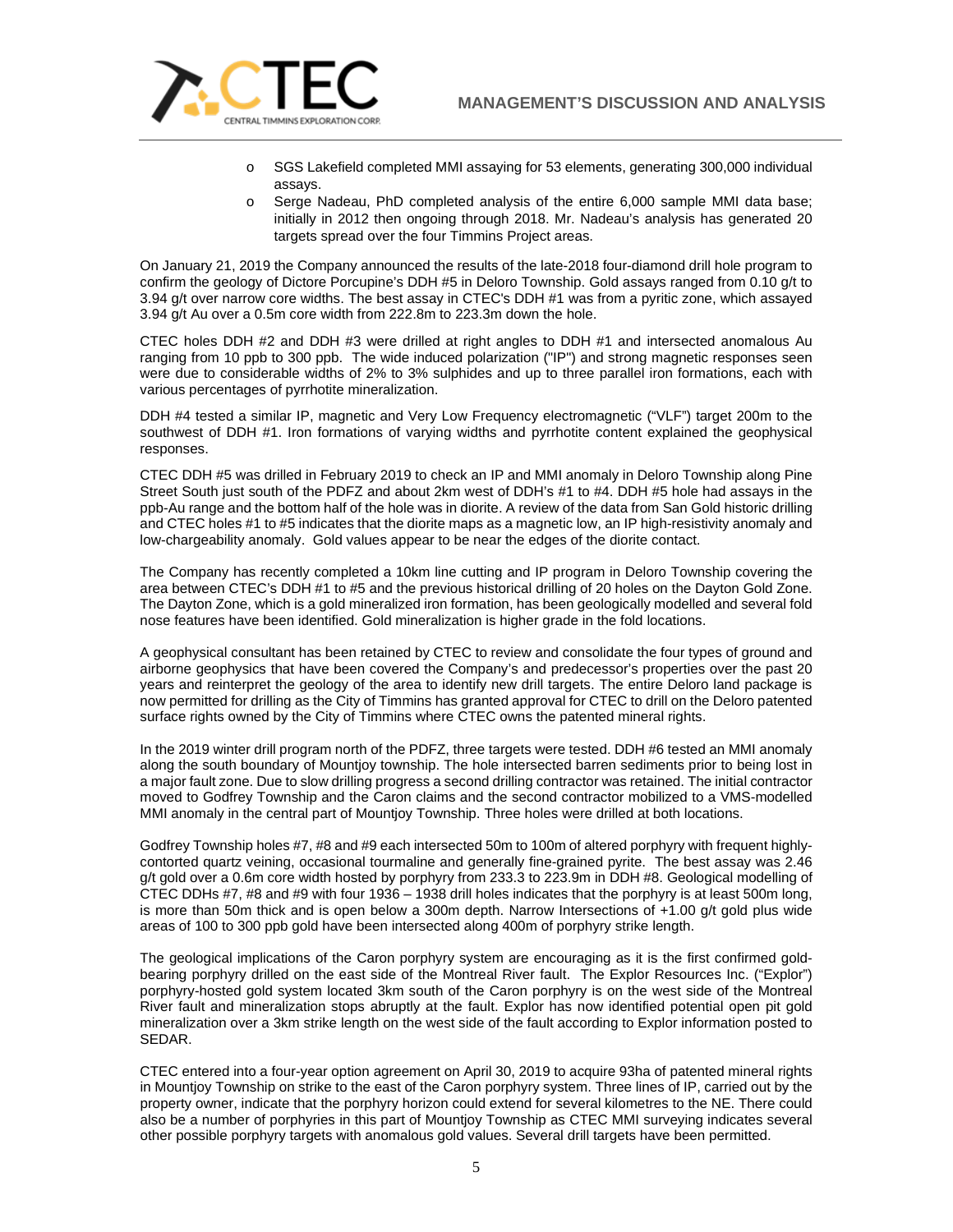

Mountjoy Township holes #10, #11 and #12 tested a copper-modelled portion of an MMI VMS target accompanied by several airborne anomalies and pulse electromagnetic ("PEM") ground survey responses. There were 15 scattered locations where chalcopyrite mineralization was noted within sediments, some possibly related to diabase dykes. Hole #10 intersected 188 ppm Cu over a 2m core width from 33m to 35m, 121 ppm from 60m to 62m depth and 1,020 ppm Zn over a 0.5m core width from 286.5 to 287.0m. An IP survey was recently completed over the zinc portion of the MMI anomaly.

In parallel with the drilling, CTEC management and consultants are continuing to outline and rank 25 potential drill targets as hard data from the 2018 and 2019 exploration holes is compiled, and further IP surveying is completed. There are now at least 10 drill targets in Deloro and Ogden townships on the south side of the PDFZ and 15 in Mountjoy and Godfrey townships north of the PDFZ. The assaying of the Faymar Mine crown pillar geotechnical holes confirmed the historical 6 g/t Au vein grade and the 26 Faymar patents will be further evaluated this summer and fall.

# CTEC 2019 Summer Drill Program

A four-hole summer drilling program was planned to test targets both north and south of the PDFZ. Drilling began on July 11<sup>th</sup> and was completed on July 24, 2019. On the Four Corners property a hole tested the eastern extension of narrow high-grade silver, lead, zinc veins plus gold values intersected in 2010. The CTEC hole intersected a combination of sediments and porphyries over a 50m width. No significant gold or base metal values were intersected.

The drill was then moved to Mountjoy Townshiip to drill a porphry/gold target. Three attemps were made with the hole being stopped at 70m after going through 60m of fine sand then into coarse gravel. The drill was then moved 2km north to test the strongest Caron property IP anomaly. The Caron hole successfully collared through 80m of overburdon. The drill hole intersected graphitic sediments, which generated the IP anomaly. A third more southerly Mountjoy Township hole planned to test the porphyry zones to the southeast was deferred to a winter program at the request of the patented surface rights owner.

The final two holes were drilled to test the 14m wide quartz breccia close to the historical Dayton Porcupine gold zone in Deloro Township. See CTEC press release dated September 26, 2019. Both CTEC holes intersected quartz breccia and sulphide mineralization over similar widths, with Hole D-19-06 intersecting 3.29 g/t Au over an estimated true width of 4.93m and Hole D-19-07 intersecting 1.51 g/t Au over an estimated true width of 3.44m. CTEC's core logging protocol includes the use of oriented core technology. While this slows the logging process somewhat, it provides much more accurate vein orientation and other structural data.

CTEC consultants and geologists have now completed the reinterpretation of Mountjoy Township geology using historical diamond drilling, Kerr Addison's 81-hole sonic drill program and Noranda diamond drilling combined with approximately 4,000 MMI samples plus the Osisko 2010 airborne magnetic and radiometric survey. The Tisdale Volcanics appear to extend about 5km into Mountjoy Township. To confirm the Mountjoy geology and ground truth airborne EM anomalies, five IP and mag grids were surveyed to confirm drill target locations in the newly-interpreted volcanic areas. Three down-the-hole IP surveys were also completed, two in Deloro Township and one at Four Corners to confirm the strike direction and strength of gold intersections and/or mineralized veining identified in the Claim Post historic drill holes and the Company's 2019 drilling.

As part of the fall 2019 program CTEC has identified two possible kimberlite pipes in Bonar Township, 160km west of Timmins. They present as strong mag anomalies, are approximately 12ha in size and alternatively may represent rare earth-bearing carbonatites. Between 2007 and 2011 then-owner Claim Post focused on two strong mag anomalies identified in a 2002 government aeromag survey and confirmed by a detailed 2003 helicopter mag survey. In addition G9 and G10 indicator mineral garnets were found down ice from the anomalies in a 2001 regional government geochem survey. Claim Post carried out an MMI survey and found that one of the anomalies has a unique, very strong MMI rare earth rim and a core that has the same MMI signature as that developed by SGS Laboratories based on a study of the C14 Kimberlite pipe discovered 20km NE of Kirkland Lake, Ontario. This pipe produced five diamonds.

Mr. John Sullivan, B.Sc., P.Geo., independent director of CTEC, has acted as the Qualified Person, as defined in NI 43-101, with respect to the disclosure of the scientific and technical information relating to exploration results and future plans contained in this management discussion and analysis.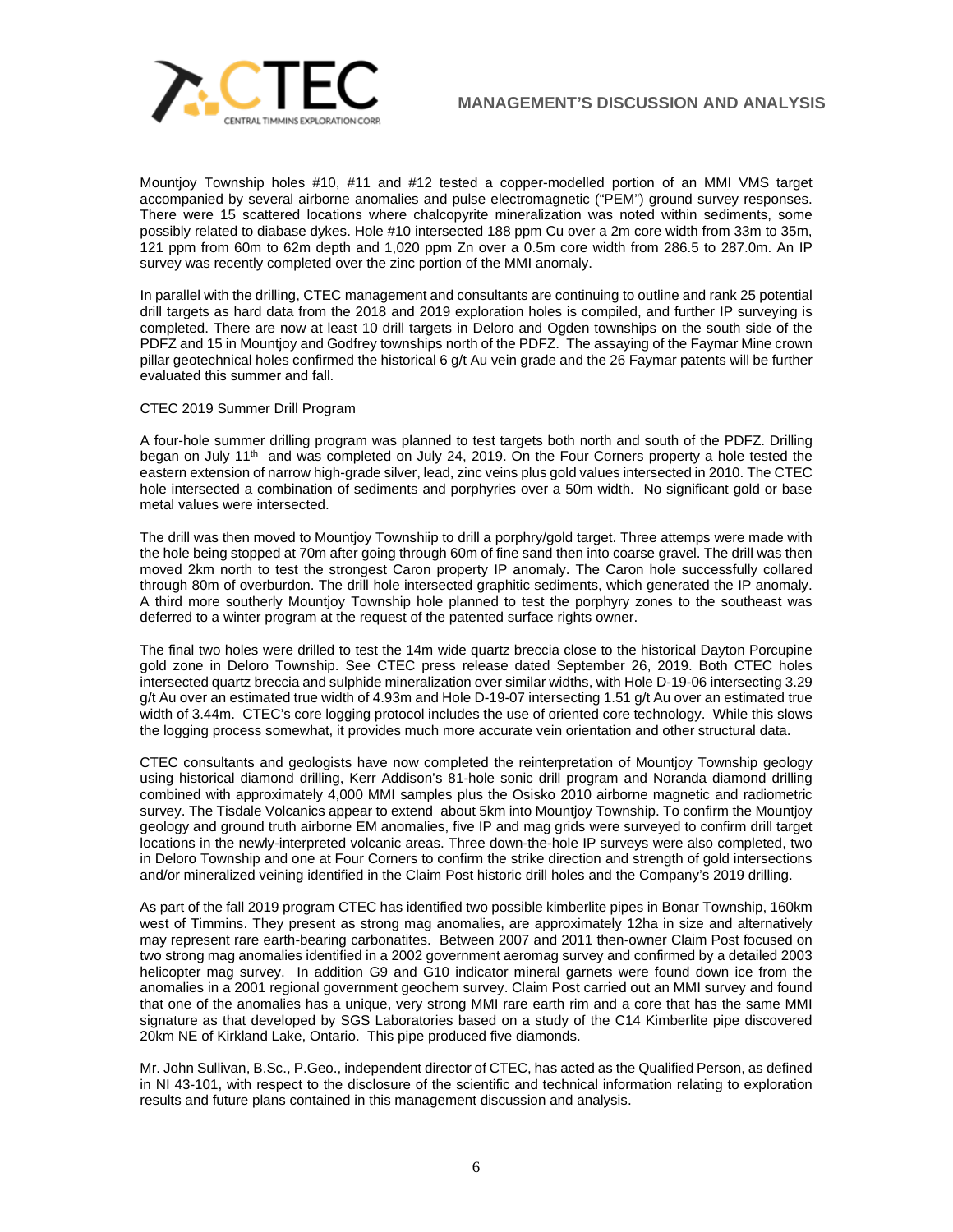

## *Trends*

Current stock market conditions for public junior resource companies are not supportive of funding grassroots exploration or even advancing resource projects due to low metal prices and other factors. Given the difficulties in raising new capital through the equity markets, such companies are seeking out alternative sources of capital such as joint ventures with strategic partners, raising capital with financial partner equity groups, and investment from royalty-streaming investment groups. It is uncertain how long this trend will continue. Otherwise there are no unusual trends, events or uncertainties presently known or identifiable to management that are reasonably expected to have a material effect on the Company's business, financial condition or results of operations. The nature of the Company's business is demanding of capital for property acquisition costs, exploration and holding costs. The Company may stake ground as it becomes available for exploration and will drop claims from time to time if claims are deemed to have low potential for discovery. The Company intends to utilize cash on hand to meet its obligations and will continue to raise funds primarily by equity financings as necessary to augment this cash position as it does not have any operating cash flow.

# *Flow-Through Expenditure Commitment*

As of September 30, 2019, the Company's remaining obligation for flow-through expenditures was \$nil (December 31, 2018 - \$1,000,000).

## *Office and Management and Consulting Fee Commitment*

The Company is committed to monthly payments under the terms of operating agreements for the office space and management and consulting fees. The aggregate remaining payments per year are as follows:

| 2019 | \$97,858  |
|------|-----------|
| 2020 | \$198.779 |
| 2021 | 67.000    |

### *Use of Funds*

The Company will spend its available funds to further its stated business objectives. Specifically, the available funds will be spent to explore and develop the Timmins Area Project. There may be circumstances where, for sound business reasons, a reallocation of funds may be necessary in order for the Company to achieve its stated business objectives.

#### **Industry Risks**

The Company is subject to numerous risk factors that may affect its business prospects in the future. These include risks inherent to exploration, development and operating companies, dependence on key personnel, commodity prices, and availability of capital, environmental and permitting risks, acquisition risks, competition and potential risks relating to land titles.

There are certain risk factors that could have material effects on the Company that are not quantifiable at present due to the nature of the Company's industry segment and other considerations.

#### *Additional Capital*

The exploration and development activities of the Company may require substantial additional financing. Failure to obtain sufficient financing may result in delaying or indefinite postponement of exploration and development of any of the Company's properties. There can be no assurance that additional capital or other types of financing will be available if needed or that, if available, the terms of such financings will be favourable to the Company. In addition, low commodity prices may affect the Company's ability to obtain financing.

#### *Exploration Development and Operating Risk*

Mineral exploration involves many risks, which even a combination of experience, knowledge and careful evaluation may not be able to overcome. Operations in which the Company has a direct or indirect interest will be subject to all the hazards and risks normally incidental to exploration and development, any of which could result in work stoppages, damage to property, and possible environmental damage. None of the properties in which the Company has an interest have a known body of commercial ore. Development of the Company's mineral properties will follow upon obtaining satisfactory exploration results. Mineral exploration and development involve a high degree of risk and few properties that are explored are ultimately developed into producing mines. There is no assurance that the Company's mineral exploration and development activities will result in any discoveries of commercially viable bodies of ore. The long-term profitability of the Company's operations will be in part directly related to the cost and success of its exploration programs, which may be affected by a number of factors. Substantial expenditures are required to establish mineral resources and reserves through drilling, to develop process flow sheets, to extract the metal from the resources and, in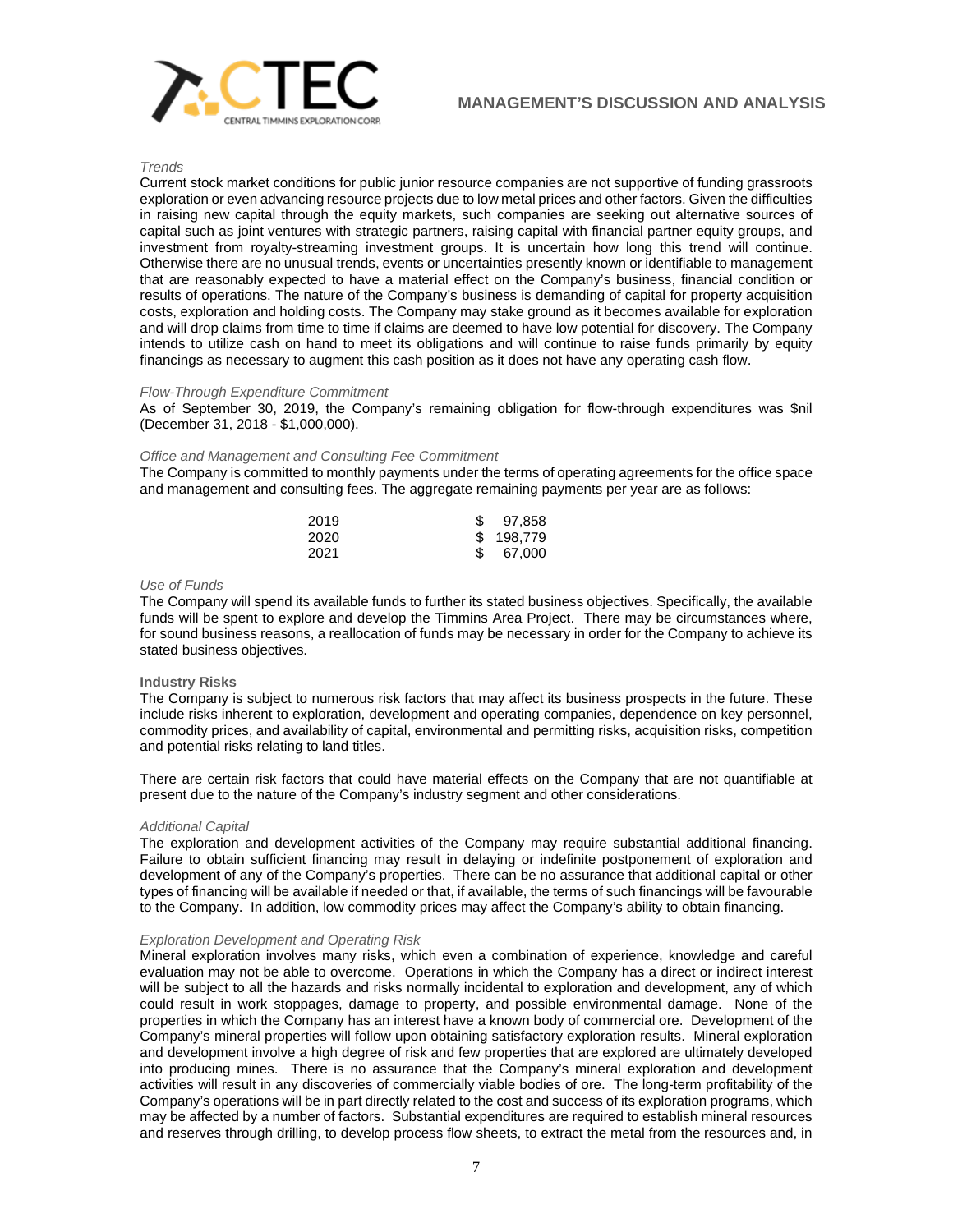

the case of new properties, to develop the mining and processing facilities and infrastructure at any site chosen for mining. Although substantial benefits may be derived from the discovery of a major mineralized deposit, no assurance can be given that minerals will be discovered in sufficient quantities to justify commercial operations or that the funds required for development can be obtained on a timely basis.

### *Business Risk*

The success of the operations and activities of CTEC is dependent to a significant extent on the efforts and abilities of its management, outside contractors, experts and other advisors. Investors must be willing to rely to a significant degree on management's discretion and judgment, as well as the expertise and competence of the outside contractors, experts and other advisors. The Company does not have a formal program in place for succession of management and training of management. The loss of one or more of the key employees or contractors, if not replaced on a timely basis, could adversely affect the Company's operations and financial performance.

### *Commodity Prices*

The price of the Company's common shares, its financial results, and exploration and development activities have been, or may in the future be, adversely affected by declines in the price of gold and/or other metals. Gold prices fluctuate widely and are affected by numerous factors beyond the Company's control such as the sale or purchase of commodities by various central banks, financial institutions, expectations of inflation or deflation, currency exchange fluctuations, interest rates, global or regional consumptive patterns, international supply and demand, speculative activities and increased production due to new project developments, improved production methods and international economic and political trends. The Company's revenues, if any, are expected to be in large part derived from mining, precious and base metals or interests related thereto. The effect of these factors on the price of metals, and therefore the economic viability of any of the Company's exploration projects, cannot accurately be predicted.

### *Environmental and Permitting*

All phases of the Company's operations are subject to environmental regulation in the various jurisdictions in which it operates. These regulations, among other things, mandate the maintenance of air and water quality standards, land reclamation, transportation, storage and disposal of hazardous waste. Environmental legislation is evolving in a manner which will require stricter standards and enforcement, increased fines and penalties for non-compliance, more stringent environmental assessments of proposed projects and a heightened degree of responsibility for companies and their officers, directors, and employees. There is no assurance that future changes in environmental regulation, if any, will not adversely affect the Company's operations.

To the Company's knowledge, there are no liabilities to date which relate to environmental risks or hazards.

## *Risks Related to Environmental, Mining and Other Regulations*

CTEC and its prospective customers are subject to extensive environmental, health and safety regulations that impose, and will continue to impose, significant costs and liabilities. In addition, future regulations, or more stringent enforcement of existing regulations, could increase those costs and liabilities, which could adversely affect the Company's results of operations.

#### *Acquisition*

The Company uses its best judgment to acquire mineral properties for exploration and development. In pursuit of such opportunities, the Company may fail to select appropriate acquisition candidates or negotiate acceptable agreements, including arrangements to finance the acquisitions and development, or integrate such opportunity and their personnel with the Company. CTEC cannot assure that it can complete any acquisition that it pursues, or is currently pursuing, on favourable terms, or that any acquisition completed will ultimately benefit the Company. The Company's management and directors have experience globally, thus, potential acquisitions may be outside of Canada.

#### *Competition*

The mining industry is intensely competitive in all of its phases, and the Company competes with many companies possessing greater financial resources and technical facilities than itself. Competition in the mining business could adversely affect the Company's ability to acquire suitable producing properties or prospective properties for mineral exploration and development in the future.

## *Land Title*

The Company has not sought formal title opinions on its mineral property interests. Any of the Company's properties may be subject to prior unregistered agreements or transfers or native land claims and title may be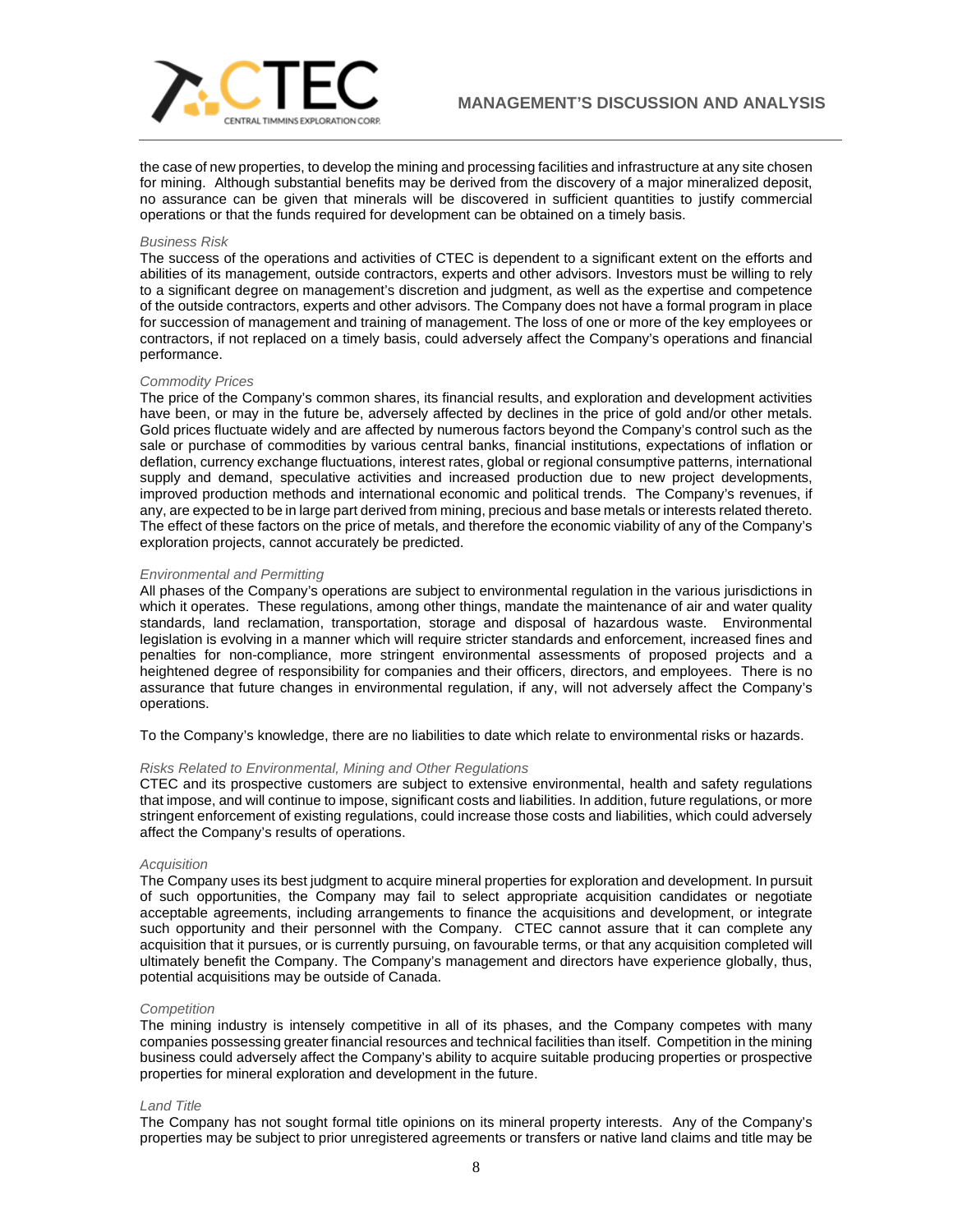

affected by undetected defects. The Company has no present knowledge of any material defect in the title of any of the properties in which the Company has or may acquire an interest.

**Review of Operations**

**Three Months Ended September 30, 2019 and 2018**

The Company had a net loss of \$335,363 or \$0.007 per share for the three months ended September 30, 2019, compared to \$172,485 or \$0.006 per share for the three months ended September 30, 2018.

Professional fees were \$53,681 for the three months ended September 30, 2019 compared to \$25,395 for the three months ended September 30, 2018. Fees were higher in the current period due to legal fees and consulting fees incurred. These fees were routine professional services such as legal advice audit fees and contracting fees. These expenses will increase on a going forward basis as the Company becomes more active and starts to raise additional funds.

General and administrative costs were \$17,206 for the three months ended September 30, 2019 compared to \$17,223 for the three months ended September 30, 2018. These expenses decrease from the previous year due to the reclassification of the office lease and an increase in accounting fees in the current year. These expenses will increase on a going forward basis as the Company becomes more active and starts to incur increased operating costs.

Shareholder information costs were \$4,653 for the three months ended September 30, 2019 compared to \$9,856 for the three months ended September 30, 2018. Fees are higher in the previous period due to filing fees incurred and news releases. These expenses will increase on a going forward basis as the Company becomes more active and starts to incur increased disclosure and filing costs.

Investor relations and travel costs had a credit balance of \$(8,704) for the three months ended September 30, 2019 compared to \$8,406 for the three months ended September 30, 2018. The decrease is due to reclassification of certain year-to-date expenses to exploration and evaluation costs resulting in a credit balance for the current period.. These expenses will increase on a going forward basis as the Company becomes more active and starts to incur increased operating costs.

Total exploration and evaluation costs were \$318,694 for the three months ended September 30, 2019 compared to \$111,605 for the three months ended September 30, 2018, to a cumulative total of \$1,1,924,933. The increase is due to geophysical surveying and diamond drilling completed on the Timmins Area Properties in the current period.

**Nine months Ended September 30, 2019 and 2018**

The Company had a net loss of \$1,182,619 or \$0.023 per share for the nine months ended September 30, 2019, compared to \$356,109 or \$0.013 per share for the nine months ended September 30, 2018.

Professional fees were \$187,263 for the nine months ended September 30, 2019 compared to \$127,675 for the nine months ended September 30, 2018. Fees were higher in the current period due to legal fees and consulting fees incurred. These fees were routine professional services such as legal advice, audit fees and contractor fees. These expenses will increase on a going forward basis as the Company becomes more active and starts to raise additional funds.

General and administrative costs were \$45,233 for the nine months ended September 30, 2019 compared to \$39,261 for the nine months ended September 30, 2018. These expenses increase from the previous year due to the reclassification of the office lease and an increase in accounting fees in the current year These expenses will increase on a going forward basis as the Company becomes more active and starts to incur increased operating costs.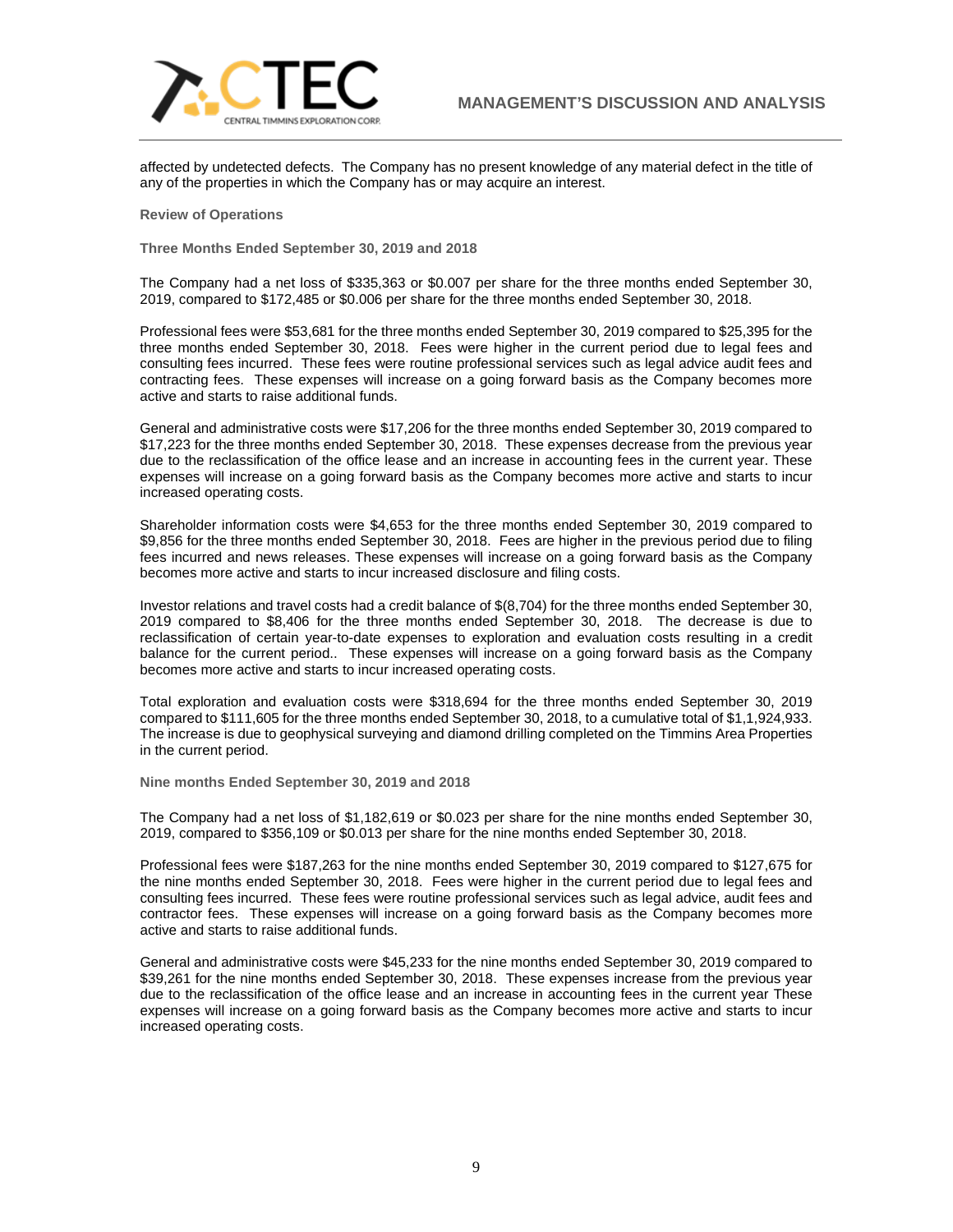

Shareholder information costs were \$34,414 for the nine months ended September 30, 2019 compared to \$13,575 for the nine months ended September 30, 2018. Fees are higher in the current period due to fees incurred for the Annual General Meeting, filing fees and new releases. These expenses will increase on a going forward basis as the Company becomes more active and starts to incur increased disclosure and filing costs.

Investor relations and travel costs were \$79,747 for the nine months ended September 30, 2019 compared to \$10,838 for the nine months ended September 30, 2018. The increase in the current period is due to fees paid to an investor relations consultant and travel costs to attend conferences. These expenses will increase on a going forward basis as the Company becomes more active and starts to incur increased operating costs.

Total exploration and evaluation costs were \$1,070,278 for the nine months ended September 30, 2019 compared to \$272,733 for the nine months ended September 30, 2018, to a cumulative total of \$1,924,933. The increase is due to geophysical surveying and diamond drilling completed on the Timmins Area Properties in the current period.

## **Selected Quarterly Financial Data**

|                                                                    | Income(Ioss)                 |               |                          |                             |  |
|--------------------------------------------------------------------|------------------------------|---------------|--------------------------|-----------------------------|--|
| <b>Three Months Ended</b>                                          | <b>Total Revenue</b><br>(\$) | Total<br>(\$) | <b>Per Share</b><br>(\$) | <b>Total Assets</b><br>(\$) |  |
| September 30, 2019                                                 | ۰                            | (335, 363)    | (0.007)                  | 726,710                     |  |
| June 30, 2019                                                      | $\overline{\phantom{a}}$     | (385, 331)    | (0.007)                  | 1,129,290                   |  |
| March 31, 2019                                                     | $\overline{\phantom{a}}$     | (461,853)     | (0.009)                  | 1,843,541                   |  |
| December 31, 2018                                                  | $\overline{\phantom{a}}$     | (549,088)     | (0.018)                  | 2,157,417                   |  |
| September 30, 2018                                                 | $\overline{\phantom{a}}$     | (172, 485)    | (0.006)                  | 209.796                     |  |
| June 30, 2018                                                      | $\overline{\phantom{a}}$     | (207, 227)    | (0.007)                  | 431,805                     |  |
| March 31, 2018                                                     |                              | 23.603        | 0.001                    | 568,436                     |  |
| Date of Incorporation<br>November 10, 2017 to<br>December 31, 2017 |                              | (475,582)     | (0.048)                  | 499.977                     |  |

## **Liquidity and Capital Resources**

The mineral properties of the Company are in the exploration and development stage and, as a result, the Company has no source of operating cash flow. The exploration and development of the Company's properties depends on the ability of the Company to obtain financing.

If the Company's exploration programs are successful, additional funds will be required to develop the Company's properties and to place them into commercial production. The only source of future funds presently available to the Company is through the issuance of share capital, or by the sale of an interest in any of its properties in whole or in part. The ability of the Company to arrange such financing or sale of an interest in the future will depend in part upon the prevailing market conditions as well as the business performance of the Company. There can be no assurance that the Company will be successful in its efforts to arrange additional financing, if needed, on terms satisfactory to the Company. If additional financing is raised through the issuance of shares, control of the Company may change and shareholders may experience dilution. If adequate financing is not available, the Company may be required to delay, reduce the scope of, or eliminate one or more exploration activities or relinquish rights to certain of its interests. Failure to obtain additional financing on a timely basis could cause the Company to forfeit its interests in some or all of its properties and reduce or terminate its operations.

As at September 30, 2019, the Company had cash of \$607,123 (December 31, 2018 - \$2,068,312) to settle current liabilities of \$137,403 (December 31, 2018 - \$504,953). All of the Company's financial trade liabilities have contractual maturities of less than one year and are subject to normal trade terms.

As at September 30, 2019, the Company had working capital of \$531,564 (December 31, 2018 - \$1,652,464). In order to meet its longer-term working capital needs and property exploration expenditures, the Company intends on securing additional financing to ensure that those obligations are properly discharged. As such, management believes that the Company will then have sufficient working capital to discharge its current and anticipated obligations for a minimum of one year. There can be no assurance that CTEC will be successful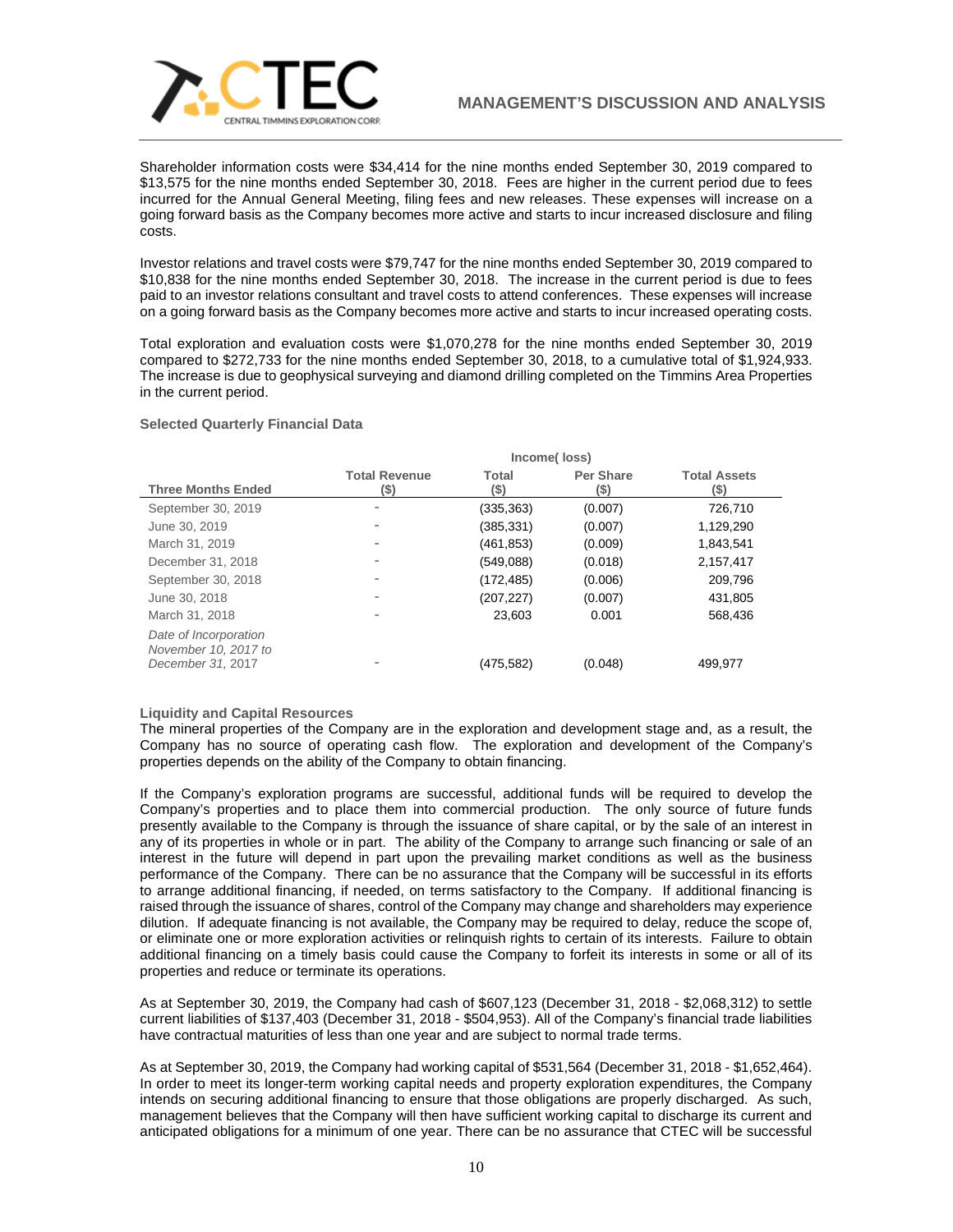

in its efforts to arrange additional financing on terms satisfactory to the Company. If additional financing is raised through the issuance of shares from the treasury of the Company, control of CTEC may change and shareholders may experience additional dilution. If adequate financing is not available or cannot be obtained on a timely basis, the Company may be required to delay, reduce the scope of, or eliminate one or more of its exploration activities or relinquish some or all of its rights to certain of its interests in mineral properties.

# **Capital Stock**

As at September 30, 2019, the Company's authorized number of common shares was unlimited and without par value.

|                                                     | <b>Number of Shares</b> | Amount        |
|-----------------------------------------------------|-------------------------|---------------|
| Balance at December 31, 2017                        | 15,000,000              | \$<br>150,000 |
| Private placement                                   | 31,150,000              | 3,270,000     |
| Debt conversion                                     | 4.900.000               | 245,000       |
| Shares issued for property payment                  | 200,000                 | 20,000        |
| Shares issued for MOU agreement                     | 100,000                 | 12,000        |
| Share issue costs - legal                           | ٠                       | (129, 177)    |
| Share issue costs - cash                            | ۰                       | (177, 400)    |
| Reserve on issuance of warrants                     | ٠                       | (122, 779)    |
| Premium liability on flow-through shares            |                         | (475,000)     |
| Balance at December 31, 2018 and September 30, 2019 | 51,350,000              | 2,792,644     |

# **Warrants**

As of September 30, 2019, the following share purchase warrants were outstanding:

| December 31, |           |                |                          | Nine months<br>ending<br>September 30, |                                               |
|--------------|-----------|----------------|--------------------------|----------------------------------------|-----------------------------------------------|
| 2017         | Issued    | (Exercised)    | <b>Expired</b>           | 2019                                   | Terms                                         |
|              | 1,550,000 | -              |                          | 1,550,000                              | Exercisable at \$0.10 until October 16, 2020  |
|              | 100.000   |                |                          | 100.000                                | Exercisable at \$0.10 until October 16, 2023  |
|              | 157.500   | -              |                          | 157.500                                | Exercisable at \$0.10 until November 16, 2020 |
|              | .807.500  | $\blacksquare$ | $\overline{\phantom{0}}$ | 1.807.500                              |                                               |

# **Options**

Details of the options outstanding as at September 30, 2019 are as follows:

|                                         | Weighted<br>Average<br><b>Exercise</b><br><b>Price</b> | Number of<br><b>Options</b> |
|-----------------------------------------|--------------------------------------------------------|-----------------------------|
| Outstanding at beginning of period/year | 0.10                                                   | 3,400,000                   |
| Transactions during the period:         |                                                        |                             |
| Granted                                 | 0.05                                                   | 1,250,000                   |
| Granted                                 | -                                                      |                             |
| Outstanding at end of period/year       | 0.087                                                  | 4,650,000                   |
| Exercisable at end of period/year       | 0.087                                                  | 1.162.500                   |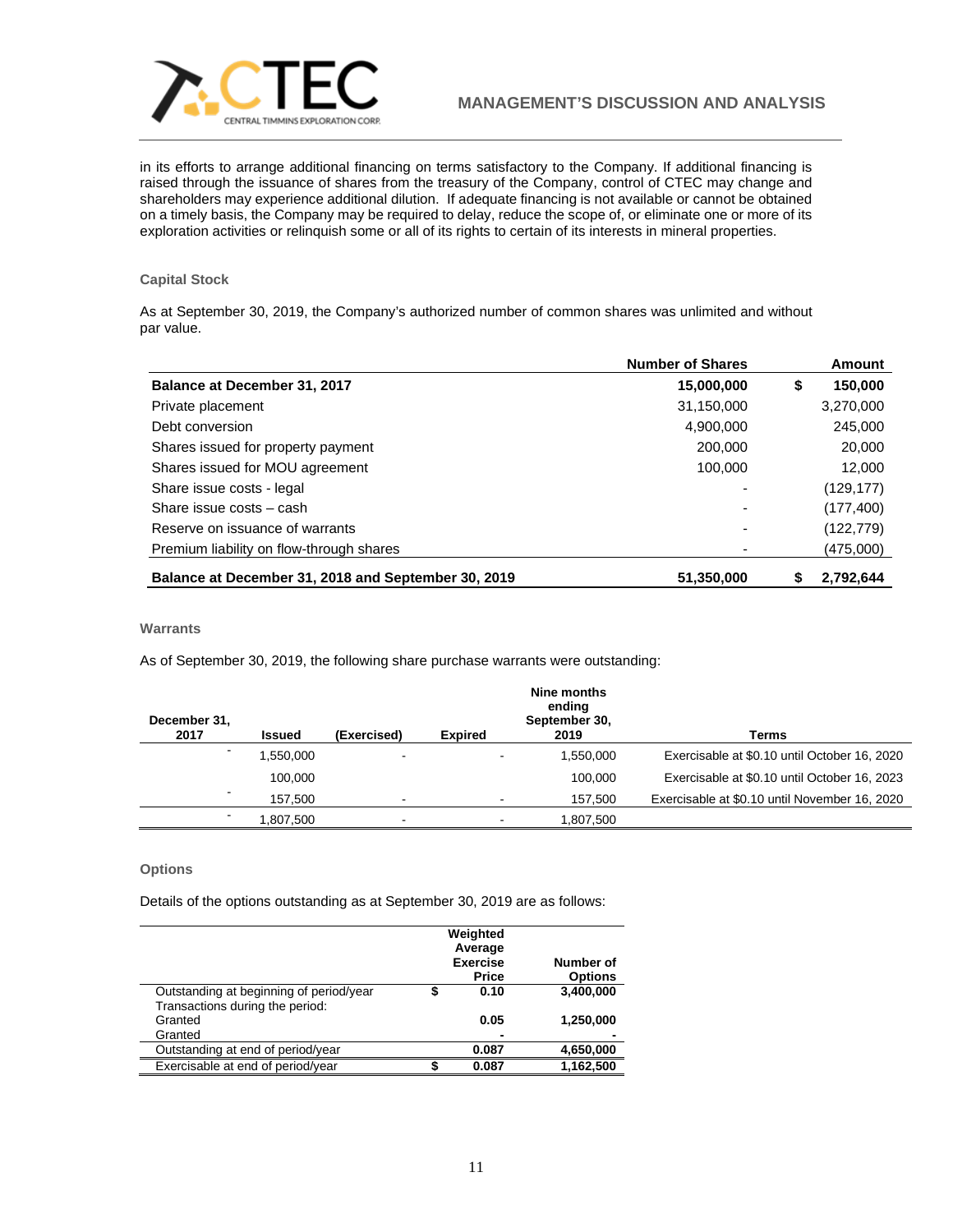

As at the date of this report the Company had common shares outstanding of 51,350,000, options outstanding 4,650,000 and warrants outstanding of 1,807,500.

# Transactions with Related Parties

As at September 30, 2019, the trade and other payables balance includes related party amounts of \$7,246 (December 31, 2018 - \$4,962). The related parties are directors and officers of the Company, an individual who is related to the President and CEO of the Company and entities over which executive management and directors have control or significant influence. The amounts are for services rendered during the year and arose as a result of transactions entered into with the related parties in the ordinary course of business. On February 26, 2018 the Company entered into a Conversion Agreement with each of its Promissory Note holders to which the parties agreed to convert \$350,000 of debt for 4,900,000 commons shares. The commons shares were valued at a fair value of \$0.05 per share for a total of \$245,000. The remaining \$105,000 was recorded as a gain on debt forgiveness in the interim condensed statement of income and comprehensive income. The accrued interest amount of \$8,438 was forgiven by the Promissory Note holders at the time of conversion was recorded as a gain on debt forgiveness in the interim condensed statement of income and comprehensive income.

## Compensation of key management personnel of the Company

The remuneration of directors and other members of key management personnel during the three and nine months ended September 30, 2019 were as follows:

|                                         | For three months ended |               |     | For nine months ended    |    |               |    |               |
|-----------------------------------------|------------------------|---------------|-----|--------------------------|----|---------------|----|---------------|
|                                         |                        | September 30, |     | September 30,            |    | September 30, |    | September 30, |
|                                         |                        | 2019          |     | 2018                     |    | 2019          |    | 2018          |
| Management and consulting fees          |                        | 36,000        | \$. | 19.500                   | \$ | 106.000       | \$ | 40,500        |
| Exploration and evaluation expenditures |                        | 18,000        |     | ۰                        |    | 54,000        |    |               |
| Share-based compensation                |                        | 40,768        |     | $\overline{\phantom{0}}$ |    | 109,948       |    |               |

# Other Information

Additional Disclosure for Venture Companies without Significant Revenue

The following is additional financial information for the period regarding the Company as required by National Instrument 51-102 – Continuous Disclosure Obligations, for TSX-V issuers.

|                                         | September 30,<br>2019 | September 30,<br>2018 |  |  |
|-----------------------------------------|-----------------------|-----------------------|--|--|
| Exploration and evaluation expenditures | \$1,070,278           | 272,733               |  |  |
| Administrative expenses                 | 487.341<br>S          | 196.814               |  |  |
| Total assets                            | 726,710               | 209,796               |  |  |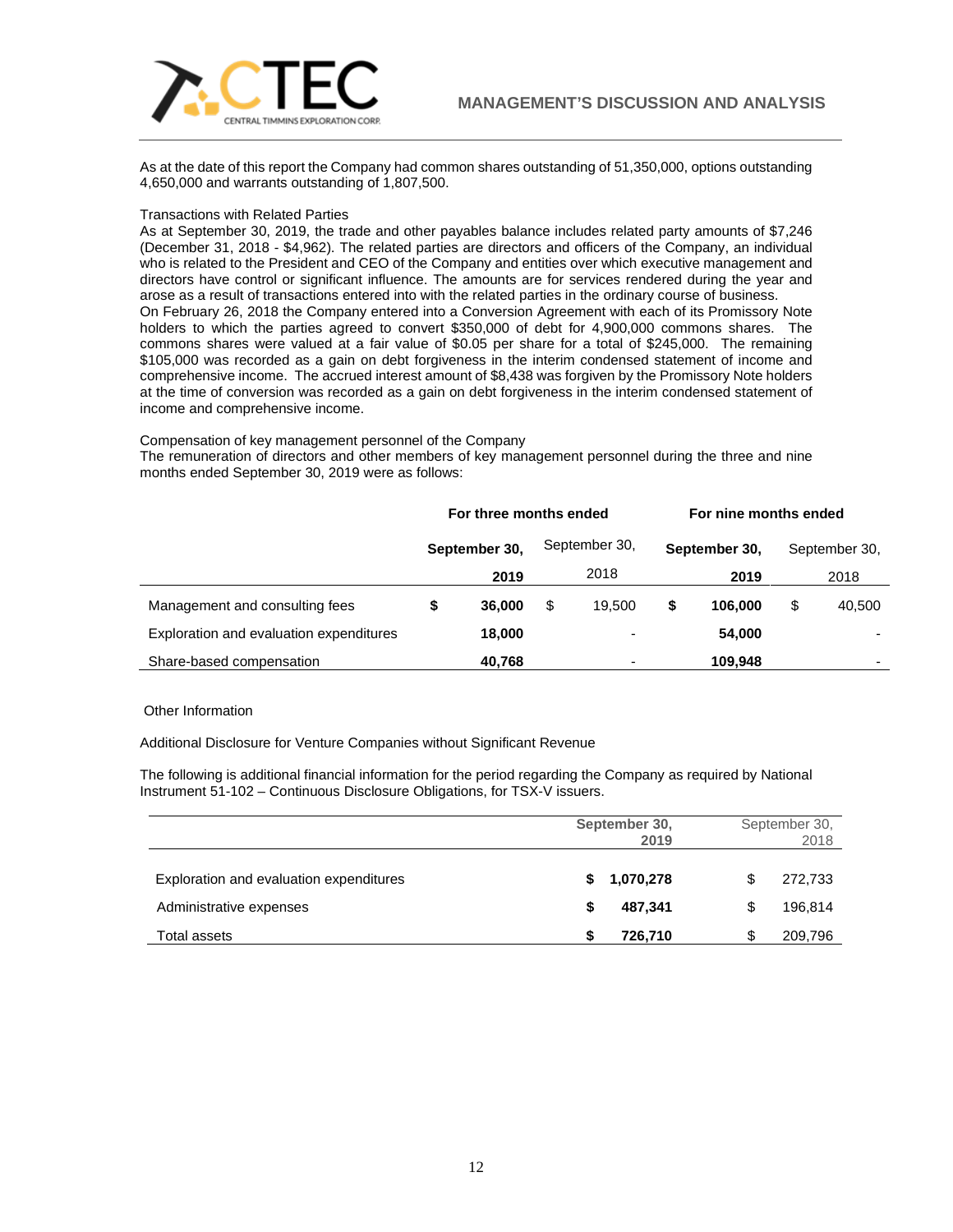

|                                                | For the nine months<br>ended<br>September 30, 2019 | For the nine months<br>ended<br>September 30, 2018 |
|------------------------------------------------|----------------------------------------------------|----------------------------------------------------|
| <b>Exploration and evaluation expenditures</b> | <b>Expensed</b>                                    | <b>Expensed</b>                                    |
| Acquisition costs                              | \$<br>30,413                                       | \$<br>20,000                                       |
| Assays                                         | 42,468                                             | 67,526                                             |
| Drilling                                       | 475,491                                            |                                                    |
| Geophysical and MMI Surveys                    | 199,101                                            | 116,377                                            |
| Technical Report (43-101)                      | ۰                                                  | 57,293                                             |
| Consulting                                     | 175,986                                            |                                                    |
| Other exploration and evaluation expenditures  | 146,819                                            | 11,537                                             |
| Total exploration and evaluation expenditures  | 1,070,278                                          | \$<br>272.733                                      |

|                                 | For the nine months<br>ended | For the nine months<br>ended |
|---------------------------------|------------------------------|------------------------------|
| <b>Administrative Expenses</b>  | September 30, 2019           | September 30, 2018           |
| Interest income                 | \$<br>(8, 402)               | \$                           |
| General and administrative      | 45,233                       | 39,261                       |
| Depreciation                    | 34,378                       |                              |
| Share-based payments            | 109,948                      |                              |
| Interest expense                | 4,760                        |                              |
| Interest on related party loans |                              | 5,465                        |
| Professional fees               | 187,263                      | 127,675                      |
| Shareholder information         | 34,414                       | 13,575                       |
| Investor relations and travel   | 79,747                       | 10,838                       |
|                                 | \$<br>487,341                | \$<br>196,814                |
| <b>Outstanding share data</b>   | As at September 30,<br>2019  | As at September 30,<br>2018  |

| <b>Patolahanny Undie data</b>        | ----       | ---        |
|--------------------------------------|------------|------------|
| Issued and outstanding common shares | 51,350,000 | 28,800,000 |

**Significant Accounting Policies**

**Adoption of new and revised standards and interpretations**

*Adoption of new and revised standards and interpretations*

• IFRS 16 – Leases – In January 2016, the IASB issued IFRS 16 - Leases ("IFRS 16"), replacing IAS 17 - Leases. IFRS 16 provides a single lessee accounting model and requires the lessee to recognize assets and liabilities for all leases on its statement of financial position, providing the reader with greater transparency of an entity's lease obligations.

At January 1, 2019, the Company adopted the following and there was no material impact on the Company's financial statements.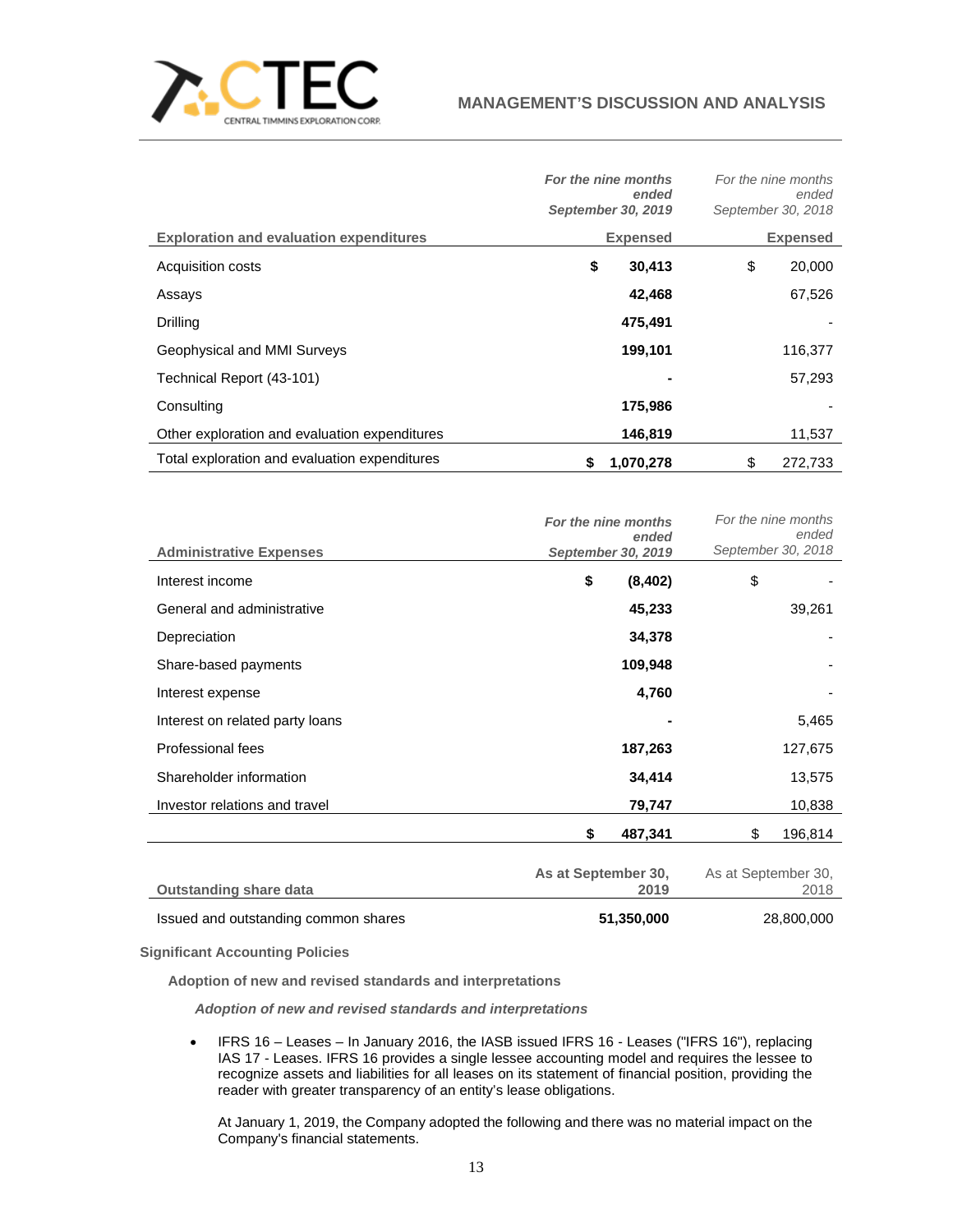

All leases are accounted for by recognizing a right-of-use asset and a lease liability except for:

- Leases of low value assets; and
- Leases with a duration of twelve months or less.

Lease liabilities are measured at the present value of the contractual payments due to the lessor over the lease term, with the discount rate determined by the incremental borrowing rate on commencement of the lease is used. Variable lease payments are only included in the measurement of the lease liability if they depend on an index or rate. In such cases, the initial measurement of the lease liability assumes the variable element will remain unchanged throughout the lease term. Other variable lease payments are expensed in the period to which they relate.

On initial recognition, the carrying value of the lease liability also includes:

- Amounts expected to be payable under any residual value guarantee;
- The exercise price of any purchase option granted if it is reasonable certain to assess that option;
- Any penalties payable for terminating the lease, if the term of the lease has been estimated on the basis of termination option being exercised.

Right-of-use assets are initially measured at the amount of the lease liability, reduced for any lease incentives received, and increased for:

- Lease payments made at or before commencement of the lease;
- Initial direct costs incurred: and
- The amount of any provision recognized where the Company is contractually required to dismantle, remove or restore the leased asset.

Lease liabilities, on initial measurement, increase as a result of interest charged at a constant rate on the balance outstanding and are reduced for lease payments made.

Right-of-use assets are amortized on a straight-line basis over the remaining term of the lease or over the remaining economic life of the asset if this is judged to be shorter than the lease term.

When the Company revises its estimate of the term of any lease, it adjusts the carrying amount of the lease liability to reflect the payments to make over the revised term, which are discounted at the same discount rate that applied on lease commencement. The carrying value of lease liabilities is similarly revised when the variable element of future lease payments dependent on a rate or index is revised. In both cases an equivalent adjustment is made to the carrying value of the right-of-use asset, with the revised carrying amount being amortized over the remaining (revised) lease term.

### **Dividends**

The Company has neither declared nor paid any dividends on its common shares. The Company intends to retain its earnings, if any, to finance growth and expand its operations and does not anticipate paying any dividends on its common shares in the foreseeable future.

### **Assessment of Recoverability of Future Income Tax Assets**

In preparing the financial statements, the Company is required to estimate its income tax obligations. This process involves estimating the actual tax exposure together with assessing temporary differences resulting from differing treatment of items for tax and accounting purposes. The Company assesses, based on all available evidence, the likelihood that the future income tax assets will be recovered from future taxable income and, to the extent that recovery cannot be considered "more likely than not," a valuation allowance is established. If the valuation allowance is changed in a period, an expense or benefit must be included within the tax provision on the income statement.

# **Assessment of Recoverability of HST Recoverable**

The carrying amount of HST Recoverable is considered representative of its values. The Company assesses the likelihood that HST will be recovered and, to the extent that recovery is considered doubtful, a provision for doubtful accounts is recorded.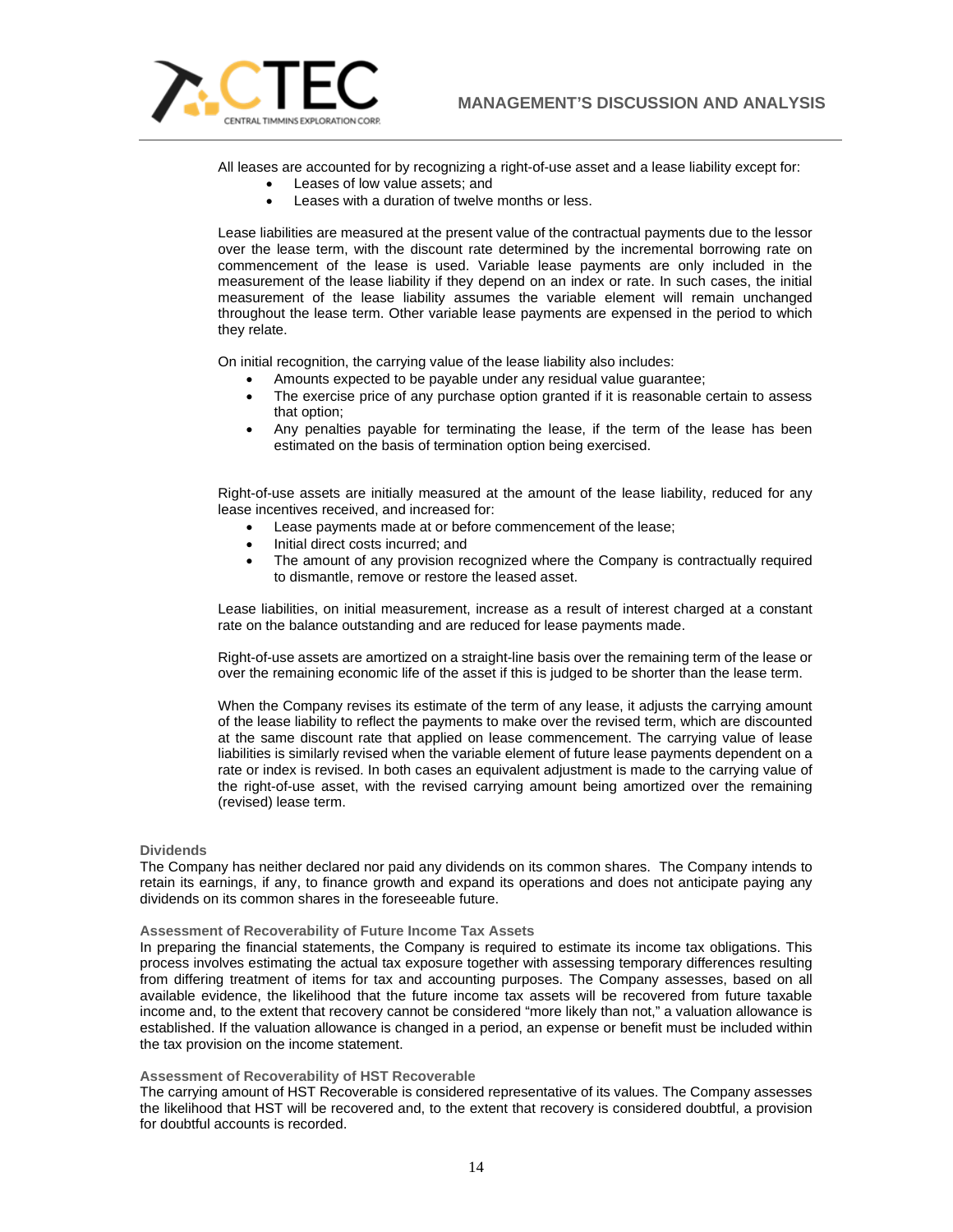

# **Critical Accounting Policies**

### **Going Concern**

The business of mining and exploring for minerals involves a high degree of risk and there can be no assurance that current exploration programs will result in profitable mining operations. The recoverability of the carrying value of interest in mineral properties and the Company's continued existence is dependent upon the preservation of its interest in the underlying properties, the discovery of economically recoverable mineral resources and reserves, the achievement of profitable operations, or the ability of the Company to raise additional financing, if necessary, or alternatively upon the Company's ability to dispose of its interests on an advantageous basis. Changes in future conditions could require material write-downs to the carrying values.

The Company has historically relied on equity financing to raise capital and future raises may be impacted by the current global situation and economic uncertainties. Management has considered how these conditions may impact the Company's viability given its current capital structure and considers that until the outcome of financing activities is known there is significant doubt about the Company's ability to continue as a going concern.

Although the Company has taken steps to verify title to the properties on which it is conducting exploration and in which it has an interest, in accordance with industry standards for the current stage of exploration of such properties, these procedures do not guarantee the Company's title. Property title may be subject to unregistered prior agreements, aboriginal claims, unregistered claims, and non-compliance with regulatory and environmental requirements.

Management plans to secure the necessary financing through the issuance of new equity or debt instruments, and/or by entering into joint venture arrangements. Nevertheless, there is no guarantee that these initiatives will be successful.

The Company will require substantial additional funds to further explore and, if warranted, develop its exploration properties. The Company has limited financial resources and no current source of recurring revenue, and there is no assurance that additional funding will be available to the Company to carry out the completion of its planned exploration activities. There can be no assurance that the Company will be able to obtain adequate financing in the future or that the terms of such financing will be favourable. Failure to obtain such additional financing could result in the delay or indefinite postponement of further exploration and property development. The terms of any additional financing obtained by the Company could result in substantial dilution to the shareholders of the Company.

## **Income Tax**

The Company accounts for income taxes in accordance with the asset and liability method. The determination of future income tax assets and liabilities is based on the differences between the financial statement and the income tax bases of assets and liabilities, using substantively enacted tax rates in effect for the period in which the differences are expected to reverse. Future income tax assets are recorded to recognize tax benefits only to the extent that, based on available evidence, it is more likely than not that they will be realized.

### **Cash**

Cash consists of cash held with a Canadian chartered bank.

### **Loss per Share**

Basic loss per share is determined by dividing the net loss by the weighted average number of ordinary shares outstanding during the financial period. Diluted loss per share is calculated using the treasury stock method. The amount is the same as basic loss per share as the effect of including potential issues of shares under option or from warrant exercises would be anti-dilutive.

## **Capital Management**

The Company includes shareholders equity (deficit) in the definition of capital.

The Company manages its capital structure and makes adjustments to it, based on the funds available to the Company, in order to support the acquisition, exploration and development of mineral properties and to ensure it continues as a going concern. The Board of Directors does not establish quantitative return on capital criteria for management, but rather relies on the expertise of the Company's management to sustain future development of the business.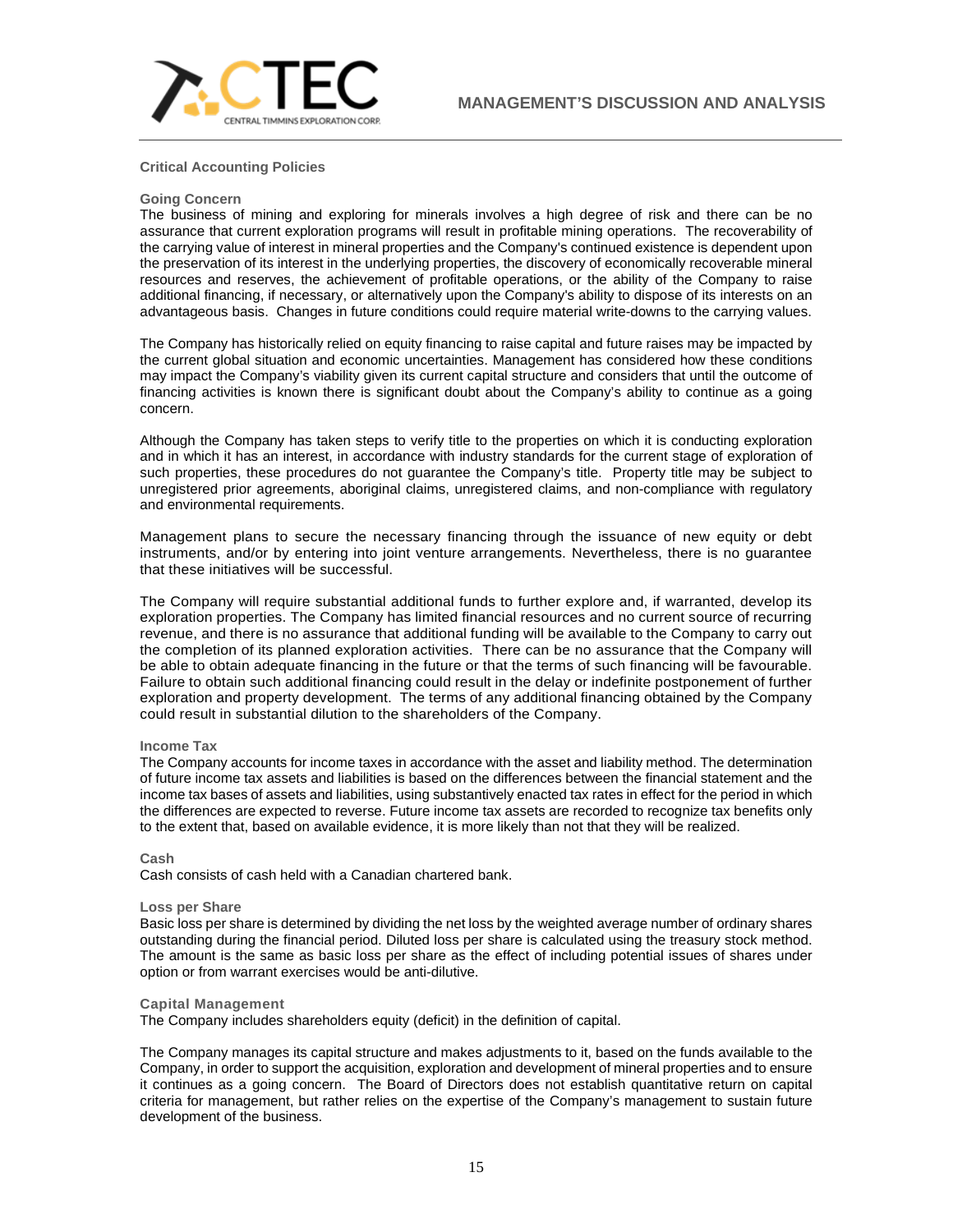

All of the properties in which the Company currently has an interest are in the exploration stage with no operating revenues; as such, the Company is dependent on external financing to fund its activities. In order to carry out the planned exploration and pay for administrative costs, the Company will spend its existing working capital and raise additional amounts as needed. The Company will continue to assess new properties and seek to acquire an interest in additional properties if management feels there is sufficient geologic or economic potential and if it has adequate financial resources to do so.

Recent market conditions have and are expected to continue to have an adverse impact on the ability of junior mining exploration companies to secure equity funding. The Company relies on equity financing to raise capital and will continue its attempts to do so. Although CTEC was successful in securing debt and equity financing in the current and recent periods, there is no guarantee that future fund-raising attempts will be equally successful.

Management reviews its capital management approach on an ongoing basis and believes that this approach, given the relative size of the Company, is reasonable.

The Company classifies financial instrument fair values in a hierarchy comprising three levels reflecting the significance of the inputs used in making the measurements, described as follows:

- Level 1: Valuations based on quoted prices (unadjusted) in active markets for identical assets or liabilities;
- Level 2: Valuations based on directly or indirectly observable inputs in active markets for similar assets or liabilities, other than Level 1 prices, such as quoted interest or currency exchange rates; and
- Level 3: Valuations based on significant inputs that are not derived from observable market data, such as discounted cash flow methodologies based on internal cash flow forecasts.

Cash is classified as level 1.

# **Financial Risk Factors**

# **Financial Instruments**

On July 24, 2014, the IASB issued the completed IFRS 9 – Financial Instruments ("IFRS 9") to come into effect on January 1, 2018 with early adoption permitted.

IFRS 9 includes finalized guidance on the classification and measurement of financial assets. Under IFRS 9, financial assets are classified and measured either at amortized cost, fair value through other comprehensive income ("FVOCI") or fair value through profit or loss ("FVTPL") based on the business model in which they are held and the characteristics of their contractual cash flows. IFRS 9 largely retains the existing requirements in IAS 39 – Financial Instruments: Recognition and Measurement ("IAS 39"), for the classification and measurement of financial liabilities.

The Company adopted IFRS 9 in its financial statements on January 1, 2018. Due to the nature of its financial instruments, the adoption of IFRS 9 had no impact on the opening accumulated deficit balance on January 1, 2018. The impact on the classification and measurement of its financial instruments is set out below.

All financial assets not classified at amortized cost or FVOCI are measured at FVTPL. On initial recognition, the Company can irrevocably designate a financial asset at FVTPL if doing so eliminates or significantly reduces an accounting mismatch.

A financial asset is measured at amortized cost if it meets both of the following conditions and is not designated at FVTPL:

- It is held within a business model whose objective is to hold the financial asset to collect the contractual cash flows associated with the financial asset instead of selling the financial asset for a profit or loss;
- Its contractual terms give rise to cash flows that are solely payments or principal and interest.

All financial instruments are initially recognized at fair value on the statement of financial position. Subsequent measurement of financial instruments is based on their classification. Financial assets and liabilities classified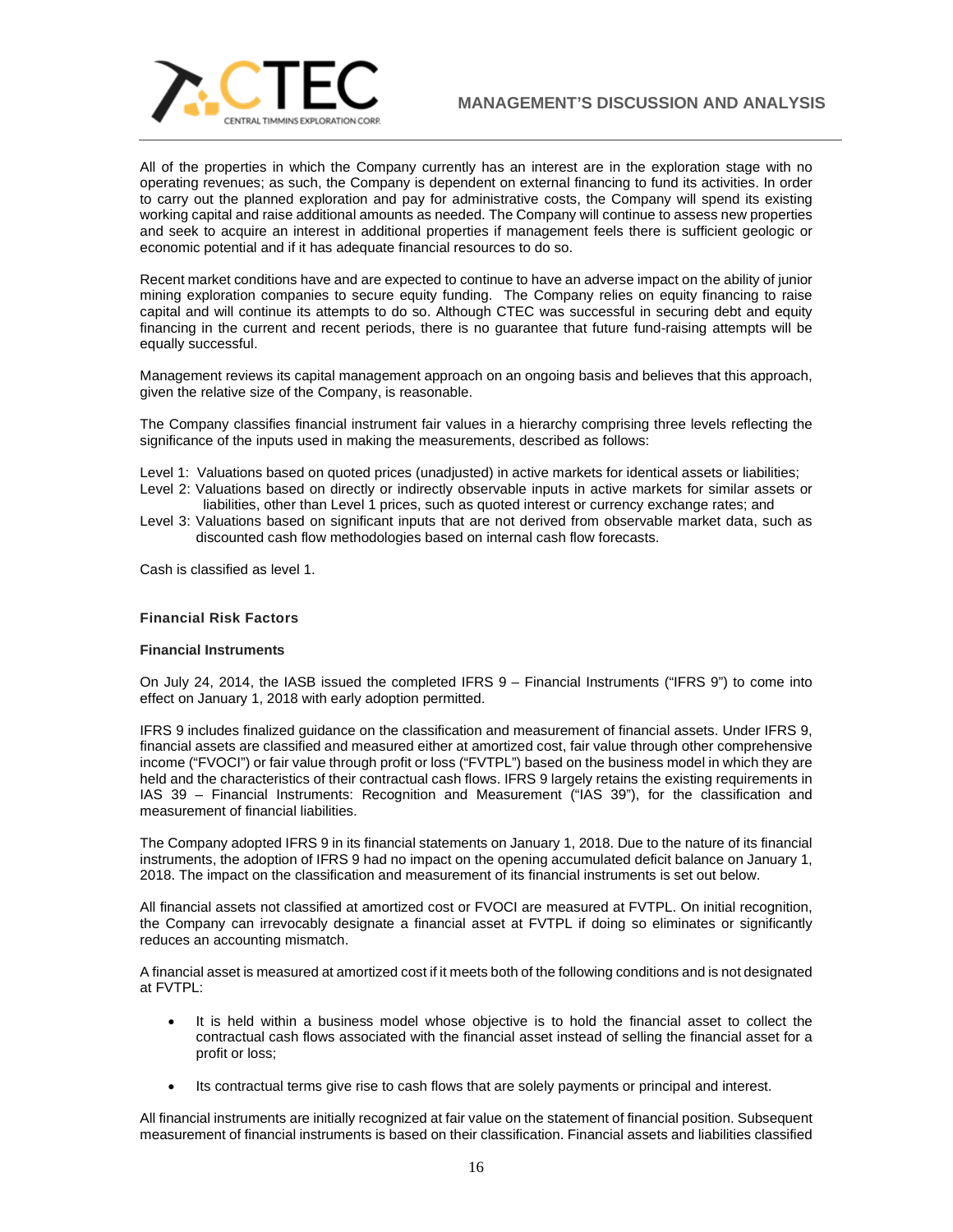

at FVTPL are measured at fair value with changes in those fair values recognized in the statement of loss and comprehensive loss for the period. Financial assets are classified at amortized cost and financial liabilities are measured at amortized cost using the effective interest method.

The following table summarizes the classification and measurement changes under IFRS 9 for each financial instrument:

| <b>Classification</b><br><b>IFRS 9</b>          | <b>IAS 39</b>                          |
|-------------------------------------------------|----------------------------------------|
| Cash<br><b>FVTPL</b>                            | <b>FVTPL</b>                           |
| Receivables and other assets<br>Amortized Cost  | Loans and receivables (amortized cost) |
| Trade and other payables<br>Amortized Cost      | Other financial liabilities            |
| Due to related parties<br><b>Amortized Cost</b> | Other financial liabilities            |

The original carrying value of the Company's financial instruments under IAS 39 has not changed under IFRS 9.

# **Risks**

A summary of the Company's risk exposures as it relates to financial instruments are reflected below:

**(i) Credit Risk**

Credit risk is the risk of loss associated with a counter-party's inability to fulfill its payment. The Company's credit risk is primarily attributable to cash and receivables and other assets included in current assets. The Company has no material concentration of credit risk arising from operations. Cash consists of bank deposits, which are held by a Canadian chartered bank, and management believes the risk of loss is remote. The Company's receivables and other assets are normally collected within a 60-90 day period. The Company has not experienced any significant collection issues to September 30, 2019.

The Company's maximum exposure to credit risk as at September 30, 2019 is the carrying value of cash.

**(ii) Liquidity Risk**

The Company's approach to managing liquidity risk is to ensure that it will have sufficient liquidity to meet liabilities when due and ensuring an adequate supply of funds to enable the Company to carry out its intended programs. As at September 30, 2019, the Company had a cash balance of \$607,123 (December 31, 2018 - \$2,068,312) to settle current liabilities of \$137,403 (December 31, 2018 - \$504,953). All of the Company's financial trade liabilities have contractual maturities of less than one year and are subject to normal trade terms.

As at September 30, 2019, the Company had working capital of \$531,564 (December 31, 2108 - \$1,652,464). In order to meet its longer-term working capital needs and property exploration expenditures, the Company intends on securing additional financing to ensure that those obligations are properly discharged. As such, management believes that the Company will then have sufficient working capital to discharge its current and anticipated obligations for a minimum of one year. There can be no assurance that CTEC will be successful in its efforts to arrange additional financing on terms satisfactory to the Company. If additional financing is raised through the issuance of shares from the treasury of the Company, control of CTEC may change and shareholders may experience additional dilution. If adequate financing is not available or cannot be obtained on a timely basis, the Company may be required to delay, reduce the scope of, or eliminate one or more of its exploration activities or relinquish some or all of its rights to certain of its interests in mineral properties.

**(iii) Interest Rate Risk**

The Company's interest rate risk related to interest-bearing obligations and deposits is as follows:

The Company is subject to interest charges of 10% on related party loans payable (Note 11).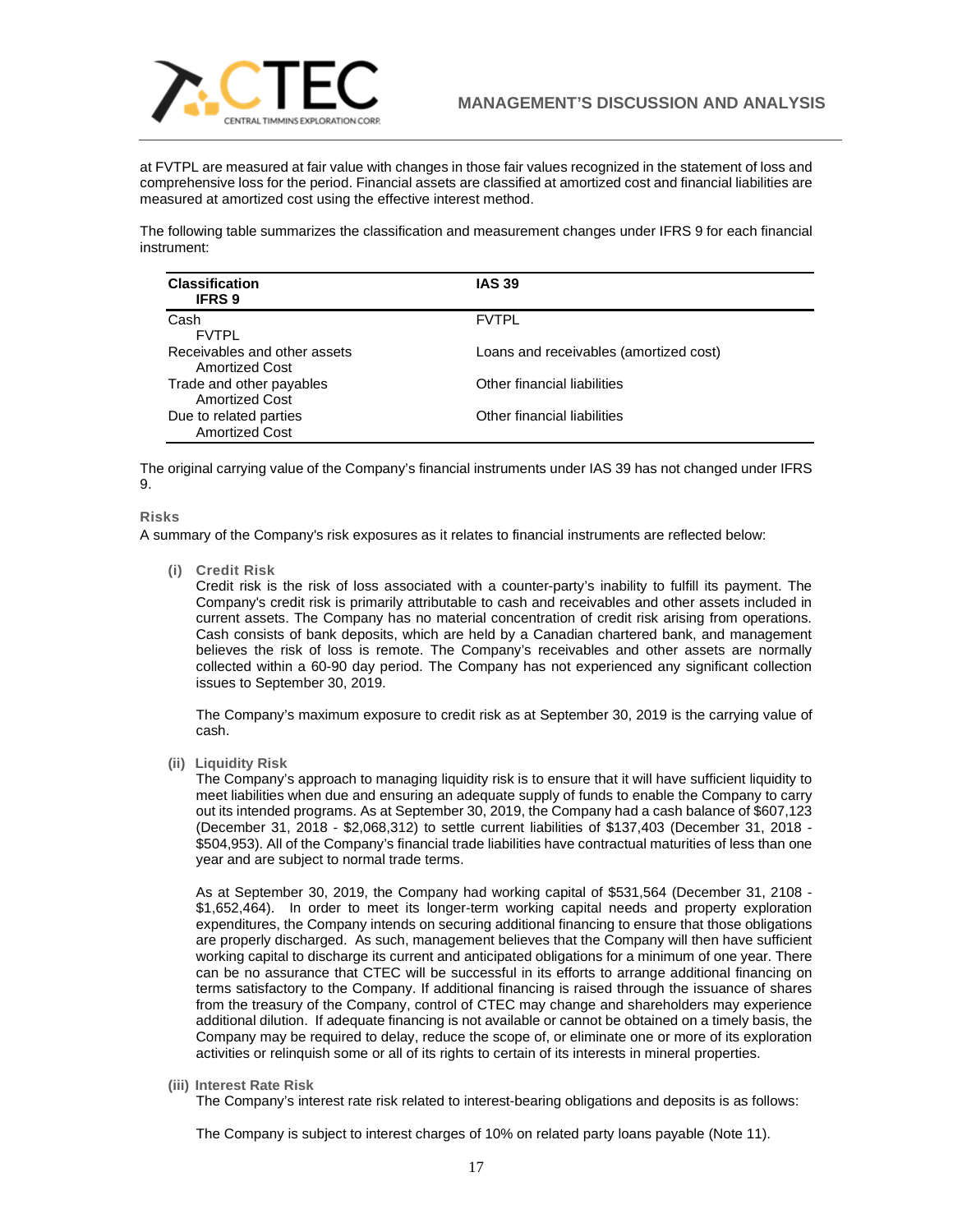

# **Additional Capital**

The continued exploration by the Company will require substantial additional financing. There can be no assurance that additional capital or other types of financing will be available if needed or that, if available, the terms of such financings will be favorable to the Company. In addition, low commodity prices may affect the Company's ability to obtain financing since the equity investment that constitutes the primary asset of the Company is linked to such prices.

# **Critical Accounting Estimates**

The preparation of financial statements in conformity with IFRS requires management to make judgments and estimates and form assumptions that affect the reported amounts of assets and liabilities at the date of the financial statements and reported amounts of revenues and expenses during the reporting period. On an ongoing basis, management evaluates its judgments and estimates in relation to assets, liabilities, revenue and expenses. Management uses historical experience and various other factors it believes to be reasonable under the given circumstances as the basis for its judgments and estimates. Actual outcomes may differ from these estimates under different assumptions and conditions.

The most significant estimates and judgments relate to, but are not limited to, the following:

- determination of the flow-through share premium requires the use of estimates when calculating the premium associated with the issuance of flow-through shares compared with common shares;
- the calculation of the fair value of share‐based payments requires the use of estimates of inputs in the Black-Scholes option pricing valuation model;
- accounting policy for exploration and evaluation expenditures as an expense;
- ownership and control of property requires the use of judgment;
- incremental borrowing rate to obtain an asset of similar value to the right-of-use asset;
- provisions for income taxes expected to be paid based on a qualitative assessment of relevant factors; and
- assessment of the going concern assumption as detailed in Note 1 to the financial statements.

## **Forward-looking Statements**

This Management's Discussion and Analysis includes "forward-looking statements", within the meaning of applicable securities legislation, which are based on the opinions and estimates of Management and are subject to a variety of risks and uncertainties and other factors that could cause actual events or results to differ materially from those projected in the forward-looking statements. Forward-looking statements are often, but not always, identified by the use of words such as "seek", "anticipate", "budget", "plan", "continue", "estimate", "expect", "forecast", "may", "will", "project", "predict", "potential", "targeting", "intend", "could", "might", "should", "believe" and similar words suggesting future outcomes or statements regarding an outlook. Such risks and uncertainties include, but are not limited to, risks associated with the mining industry (including operational risks in exploration, development and production; delays or changes in plans with respect to exploration or development projects or capital expenditures; the uncertainty of mineral resources and reserve estimates; the uncertainty of estimates and projections in relation to production, costs and expenses; the uncertainty surrounding the ability of CTEC to obtain all permits, consents or authorizations required for its operations and activities; and health safety and environmental risks), the risk of commodity price and foreign exchange rate fluctuations, the ability of CTEC to fund the capital and operating expenses necessary to achieve the business objectives of CTEC, the uncertainty associated with commercial negotiations and negotiating with foreign governments and risks associated with international business activities, as well as those risks described in public disclosure documents filed by CTEC. Due to the risks, uncertainties and assumptions inherent in forward-looking statements, prospective investors in securities of CTEC should not place undue reliance on these forward-looking statements. Statements in relation to "reserves" are deemed to be forward-looking statements, as they involve the implied assessment, based on certain estimates and assumptions, that the reserves described can be profitably exploited in the future.